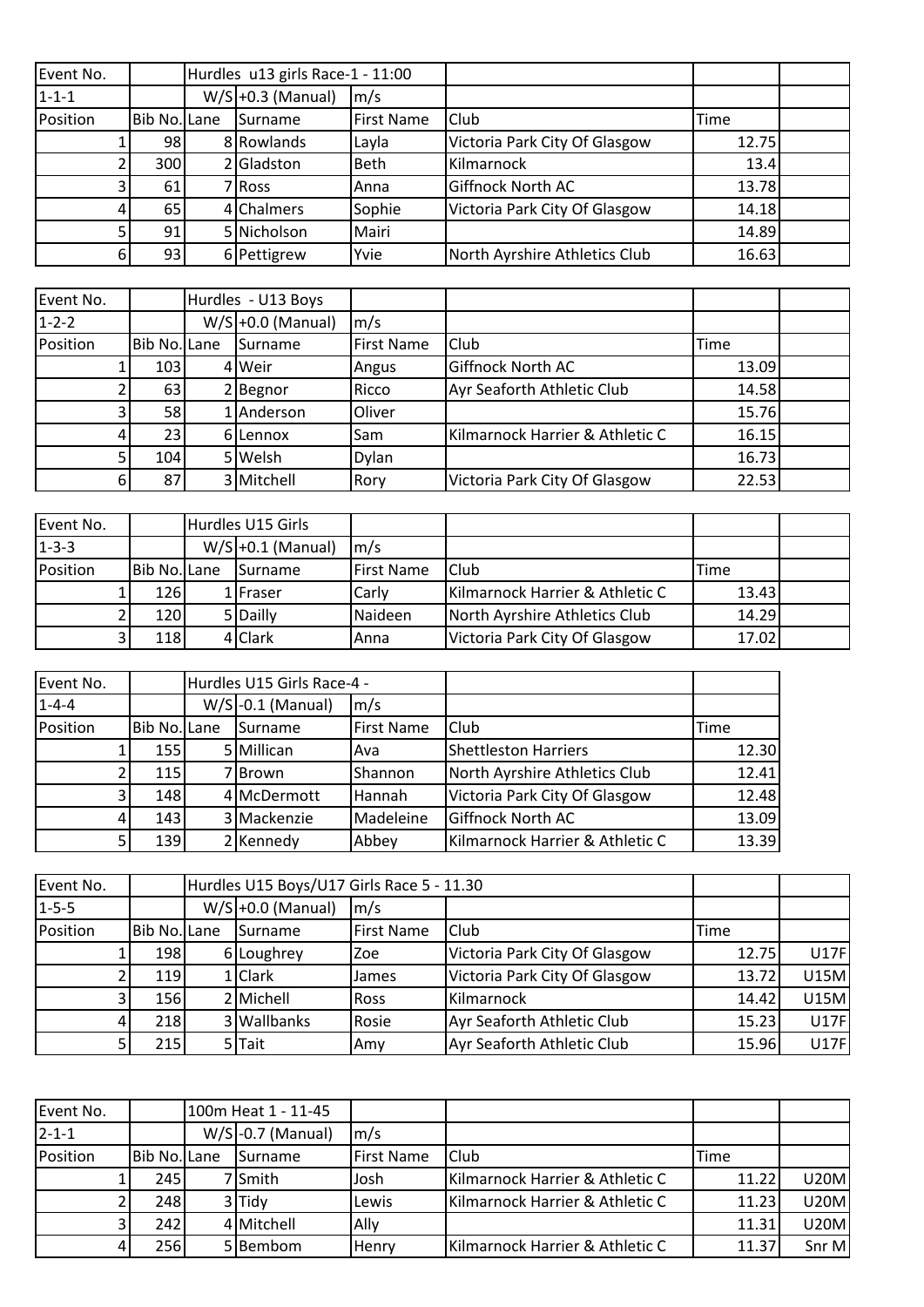| 188  | 8Dunlop          | <b>Branden</b> | Victoria Park City Of Glasgow | 11.59 | U17Ml |
|------|------------------|----------------|-------------------------------|-------|-------|
| 284  | 6IYeoman         | Drew           | Kilbarchan AAC                | 11.84 | Snr M |
| 249  | 2 Veitch         | <b>Ross</b>    | <b>Giffnock North AC</b>      | 11.98 | U20Ml |
| 119l | L <b>I</b> Clark | James          | Victoria Park City Of Glasgow | 12.33 | U15Ml |

| Event No.   |              | 100m Heat 2 |                     |                   |                                 |             |             |
|-------------|--------------|-------------|---------------------|-------------------|---------------------------------|-------------|-------------|
| $2 - 2 - 2$ |              |             | $W/S$ +0.0 (Manual) | m/s               |                                 |             |             |
| Position    | Bib No. Lane |             | <b>Surname</b>      | <b>First Name</b> | Club                            | <b>Time</b> |             |
|             | 254          |             | 4 Baird             | Andrew            | Kilmarnock Harrier & Athletic C | 11.56       | Snr M       |
|             | 240          |             | 7IMcMahon           | Aidyn             | Kilmarnock Harrier & Athletic C | 11.76       | U20 M       |
| 3           | 192          |             | 3 Gee               | <b>Dylan</b>      | North Ayrshire Athletics Club   | 12.26       | <b>U17M</b> |
| 4           | 191          |             | 5 Gaskin            | Charlie           | Kilmarnock Harrier & Athletic C | 12.33       | <b>U17M</b> |
|             | 225          |             | 6 Callan            | Rachel            | <b>Giffnock North AC</b>        | 12.61       | <b>U20F</b> |
| 6           | 230          |             | 2 Happell           | Emily             | Victoria Park City Of Glasgow   | 13.17       | <b>U20F</b> |
|             | 244          |             | 1Smith              | Abbie             | Kilmarnock Harrier & Athletic C | 14.24       | U20F        |

| Event No.   |              | 100m Heat 3 |                     |                 |                                 |       |             |
|-------------|--------------|-------------|---------------------|-----------------|---------------------------------|-------|-------------|
| $2 - 3 - 3$ |              |             | $W/S$ +0.1 (Manual) | $\mathsf{Im/s}$ |                                 |       |             |
| Position    | Bib No. Lane |             | Surname             | First name      | Club                            | Time  |             |
|             | 198          |             | 8 Loughrey          | <b>Zoe</b>      | Victoria Park City Of Glasgow   | 13.60 | U17F        |
|             | 221          |             | 7Wilson             | <b>Zoe</b>      | Victoria Park City Of Glasgow   | 13.73 | U17F        |
|             | 219          |             | 2 Watson            | Emily           | Giffnock North AC               | 13.87 | U17F        |
| 4           | 258          |             | 1Dickson            | <b>Douglas</b>  | Kilmarnock Harrier & Athletic C | 13.93 | Snr M       |
|             | 213          |             | 5 Sloan             | Megan           | Ayr Seaforth Athletic Club      | 14.40 | <b>U17F</b> |
| 6           | 271          |             | 3 Park              | Dean            | Springburn Harriers             | 14.59 | Snr M       |

| Event No.   |                  | 100m Heat 4 |                     |                   |                                 |       |             |
|-------------|------------------|-------------|---------------------|-------------------|---------------------------------|-------|-------------|
| $2 - 4 - 4$ |                  |             | $W/S$ +0.2 (Manual) | $\mathsf{Im/s}$   |                                 |       |             |
| Position    | Bib No. Lane     |             | <b>I</b> Surname    | <b>First Name</b> | <b>Club</b>                     | Time  |             |
|             | 234              |             | 2 Jarvis            | <b>Sam</b>        | Giffnock North AC               | 12.54 | <b>U20M</b> |
|             | 103 <sub>l</sub> |             | 1 Weir              | Angus             | Giffnock North AC               | 13.65 | <b>U13M</b> |
|             | 238              |             | 4 McCorgray         | Erin              | Kilbarchan AAC                  | 14.26 | U20F        |
| 41          | 266              |             | 3 McBean-Kyle       | Shona             | Kilmarnock Harrier & Athletic C | 14.48 | Snr F       |
|             | 2731             |             | $5$ Roe             | Deborah           | Springburn Harriers             | 15.01 | Snr F       |

| Event No.      |                     | 100m Heat 5 |                     |                   |                                 |       |             |
|----------------|---------------------|-------------|---------------------|-------------------|---------------------------------|-------|-------------|
| $2 - 5 - 5$    |                     |             | $W/S$ +0.4 (Manual) | m/s               |                                 |       |             |
| Position       | <b>Bib No. Lane</b> |             | Surname             | <b>First Name</b> | Club                            | Time  |             |
|                | 227                 |             | 7 Dickson           | Luca              | Kilmarnock Harrier & Athletic C | 13.24 | <b>U20M</b> |
|                | 98                  |             | 8 Rowlands          | Layla             | Victoria Park City Of Glasgow   | 13.50 | <b>U13F</b> |
|                | 62                  |             | 3 Barrett           | Lola              | Kilmarnock Harrier & AC         | 13.68 | <b>U13F</b> |
|                | 129                 |             | <b>Gibson</b>       | <b>Breya</b>      | Kilmarnock Harrier & Athletic C | 14.19 | <b>U15F</b> |
|                | 171                 |             | 6 Whittle           | Emma              | <b>Whitemoss AAC</b>            | 14.25 | U15F        |
| 6              | 63                  |             | 4 Begnor            | Ricco             | Ayr Seaforth Athletic Club      | 14.39 | U13M        |
|                | 218                 |             | 2 Wallbanks         | Rosie             | Ayr Seaforth Athletic Club      | 14.63 | <b>U17F</b> |
| 8 <sup>1</sup> | 107                 |             | 5 Adakomola         | Michelle          | <b>Giffnock North AC</b>        | 14.85 | U15F        |

| Event No.   |              | 100m Heat 6 |                     |                    |                                 |       |             |
|-------------|--------------|-------------|---------------------|--------------------|---------------------------------|-------|-------------|
| $2 - 6 - 6$ |              |             | $W/S$ -0.3 (Manual) | $\mathsf{Im/s}$    |                                 |       |             |
| Position    | Bib No. Lane |             | <b>I</b> Surname    | <b>IFirst Name</b> | <b>Club</b>                     | Time  |             |
|             | 138          |             | 1 Inglis            | David              | Kilmarnock Harrier & Athletic C | 13.78 | <b>U15M</b> |
|             | 202          |             | 5 McKeown           | <b>I</b> Keira     | Kilmarnock Harrier & Athletic C | 14.27 | <b>U17F</b> |
|             | 215l         |             | 4 Tait              | <b>Amy</b>         | Ayr Seaforth Athletic Club      | 14.96 | U17F        |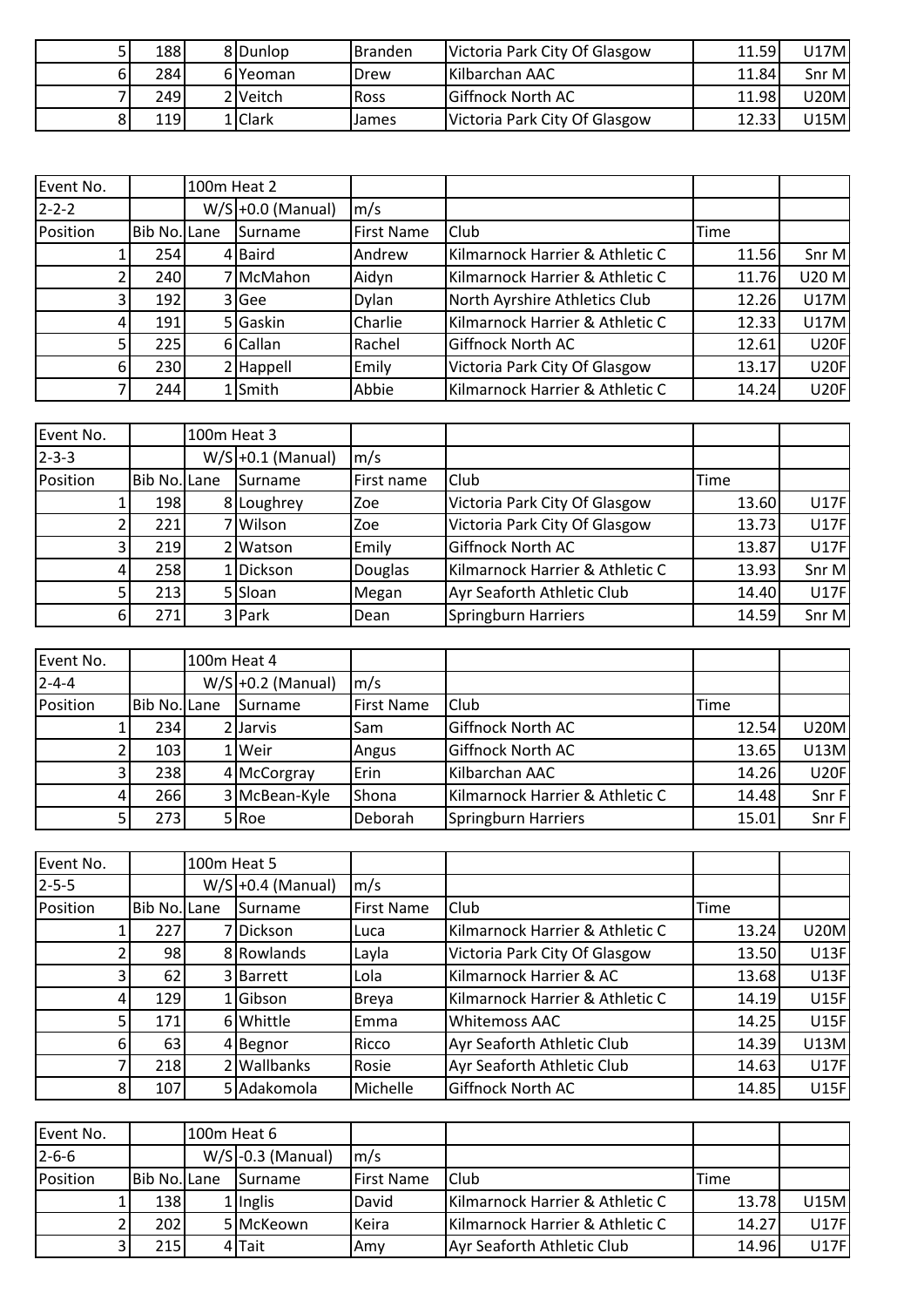| 199 | <sup>→</sup> IMaclean | Chelsea                                        | Giffnock<br>North AC                            | $\sim$<br>$\sim$<br>-<br>د ے.د ⊥ | 14.7 <sub>F</sub><br>$\sqrt{2}$<br><b>UI</b> |
|-----|-----------------------|------------------------------------------------|-------------------------------------------------|----------------------------------|----------------------------------------------|
| 169 | 기Tollett              | $\overline{\phantom{0}}$<br>$\cdot$ .<br>Emily | $\sim$ $\sim$<br>Shettleston<br><b>Harriers</b> | $\sim$<br>$45^{\circ}$<br>15.45  | 14E<br>56<br>◡⊥◡                             |

| Event No.   |              | 100m Heat 7 |                     |                   |                                 |       |             |
|-------------|--------------|-------------|---------------------|-------------------|---------------------------------|-------|-------------|
| $2 - 7 - 7$ |              |             | $W/S$ +0.0 (Manual) | $\mathsf{Im/s}$   |                                 |       |             |
| Position    | Bib No. Lane |             | Surname             | <b>First Name</b> | Club                            | Time  |             |
|             | 114I         |             | 7 I Brown           | Jaymee            | North Ayrshire Athletics Club   | 13.69 | U15F        |
|             | 170I         |             | 6 Tonner            | <b>Erin</b>       | Kilmarnock Harrier & Athletic C | 14.53 | U15F        |
| 31          | 158          |             | 8 Nicolson          | India             |                                 | 14.72 | U15F        |
|             | 180          |             | 5 Cameron           | Evie              | Giffnock North AC               | 15.16 | <b>U17F</b> |
|             | 94           |             | 3 Press             | Agnes             | Kilmarnock Harrier & Athletic C | 15.57 | U13F        |
| 61          | 52           |             | 2 Touseet           | <b>Jameela</b>    | <b>Giffnock North AC</b>        | 19.38 | <b>U11G</b> |

| Event No.   |                  | 100m Heat 8 |                     |                   |                                 |       |             |
|-------------|------------------|-------------|---------------------|-------------------|---------------------------------|-------|-------------|
| $2 - 8 - 8$ |                  |             | $W/S$ +1.1 (Manual) | m/s               |                                 |       |             |
| Position    | Bib No. Lane     |             | Surname             | <b>First Name</b> | Club                            | Time  |             |
|             | 136 l            |             | 1 Hunter            | Molly             | Kilmarnock Harrier & Athletic C | 13.76 | U15F        |
|             | 149 <sup>I</sup> |             | 4 McGarey           | Cameron           | Kilmarnock Harrier & Athletic C | 13.82 | <b>U15M</b> |
| 3           | 142              |             | $3$ Ling            | Maisie            | <b>Giffnock North AC</b>        | 14.14 | U15F        |
| 4           | <b>128</b>       |             | 7 Gaskin            | James             | Kilmarnock Harrier & Athletic C | 14.72 | <b>U15M</b> |
|             | 125              |             | 6 Farguhar          | Grace             | Kilbarchan AAC                  | 14.79 | <b>U15F</b> |
| 61          | <b>118</b>       |             | 5 Clark             | Anna              | Victoria Park City Of Glasgow   | 14.99 | U15F        |
|             | 207              |             | 2 Nicolson          | Imogen            |                                 | 15.80 | <b>U17F</b> |
| 81          | 159              |             | 8 Papworth          | Evan              | Victoria Park City Of Glasgow   | 16.47 | <b>U15M</b> |

| Event No.   |                     | 100m Heat 9 |                     |                   |                                 |       |             |
|-------------|---------------------|-------------|---------------------|-------------------|---------------------------------|-------|-------------|
| $2 - 9 - 9$ |                     |             | $W/S$ -0.8 (Manual) | $\mathsf{Im/s}$   |                                 |       |             |
| Position    | <b>Bib No. Lane</b> |             | <b>I</b> Surname    | <b>First Name</b> | Club                            | Time  |             |
|             | 190                 |             | <b>Sardiner</b>     | Sophie            | <b>Shettleston Harriers</b>     | 14.72 | <b>U17F</b> |
|             | 30                  |             | 7 Mcconville        | Cory              | <b>Giffnock North AC</b>        | 15.11 | U13M        |
|             | 137                 |             | 2 Hutchison         | Erin              | Victoria Park City Of Glasgow   | 15.19 | U15F        |
|             | 104                 |             | 5 Welsh             | <b>Dylan</b>      |                                 | 15.76 | U13M        |
|             | 89                  |             | 6 Muir              | Logan             | Kilmarnock Harrier & AC         | 15.98 | U13M        |
| 61          | 146                 |             | 4 Martin            | Lexie             | <b>Giffnock North AC</b>        | 16.92 | <b>U15M</b> |
|             | 82                  |             | 8 McNicol           | Lachlan           | Kilmarnock Harrier & Athletic C | 17.59 | U13M        |

| Event No.     |              | 100m Heat 10 |                     |                   |                                 |       |             |
|---------------|--------------|--------------|---------------------|-------------------|---------------------------------|-------|-------------|
| $2 - 10 - 10$ |              |              | $W/S$ +0.7 (Manual) | $\mathsf{Im/s}$   |                                 |       |             |
| Position      | Bib No. Lane |              | Surname             | <b>First Name</b> | Club                            | Time  |             |
|               | 212          |              | 8 Seenan            | <b>I</b> Kate     | Giffnock North AC               | 14.81 | <b>U17F</b> |
|               | 66           |              | 5 Cooke             | Eilidh            | Kilmarnock Harrier & Athletic C | 15.00 | U13F        |
| 3             | 300          |              | 7Gladston           | <b>Beth</b>       | Kilmarnock                      | 15.05 | U13F        |
| 4             | 102          |              | L <b>I</b> Todd     | Zach              | Kilmarnock Harrier & Athletic C | 15.14 | U13M        |
|               | 69           |              | 6 Finnigan          | Lola              | North Ayrshire Athletics Club   | 15.83 | U13F        |
| 6             | 72           |              | 3 Gordon            | Ethan             | Kilmarnock Harrier & Athletic C | 17.35 | U13M        |

| Event No.     |              | 100m Heat 11 |                     |                   |                                 |       |             |
|---------------|--------------|--------------|---------------------|-------------------|---------------------------------|-------|-------------|
| $2 - 11 - 11$ |              |              | $W/S$ +0.2 (Manual) | $\mathsf{Im/s}$   |                                 |       |             |
| Position      | Bib No. Lane |              | <b>I</b> Surname    | <b>First Name</b> | Club                            | Time  |             |
|               | 134          |              | 5 Hall              | Finlay            | Victoria Park City Of Glasgow   | 12.53 | <b>U15M</b> |
|               | 164          |              | 4 Smith             | Finnley           | <b>Whitemoss AAC</b>            | 12.76 | <b>U15M</b> |
|               | 279I         |              | 3 Thomson           | Abigail           | Giffnock North AC               | 15.25 | Snr F       |
| 41            | 105          |              | 2 Work              | Robbie            | Kilmarnock Harrier & Athletic C | 16.14 | U13M        |
|               | 57           |              | LAlexander          | <b>Ellie</b>      | Kilmarnock Harrier & Athletic C | 16.39 | U13F        |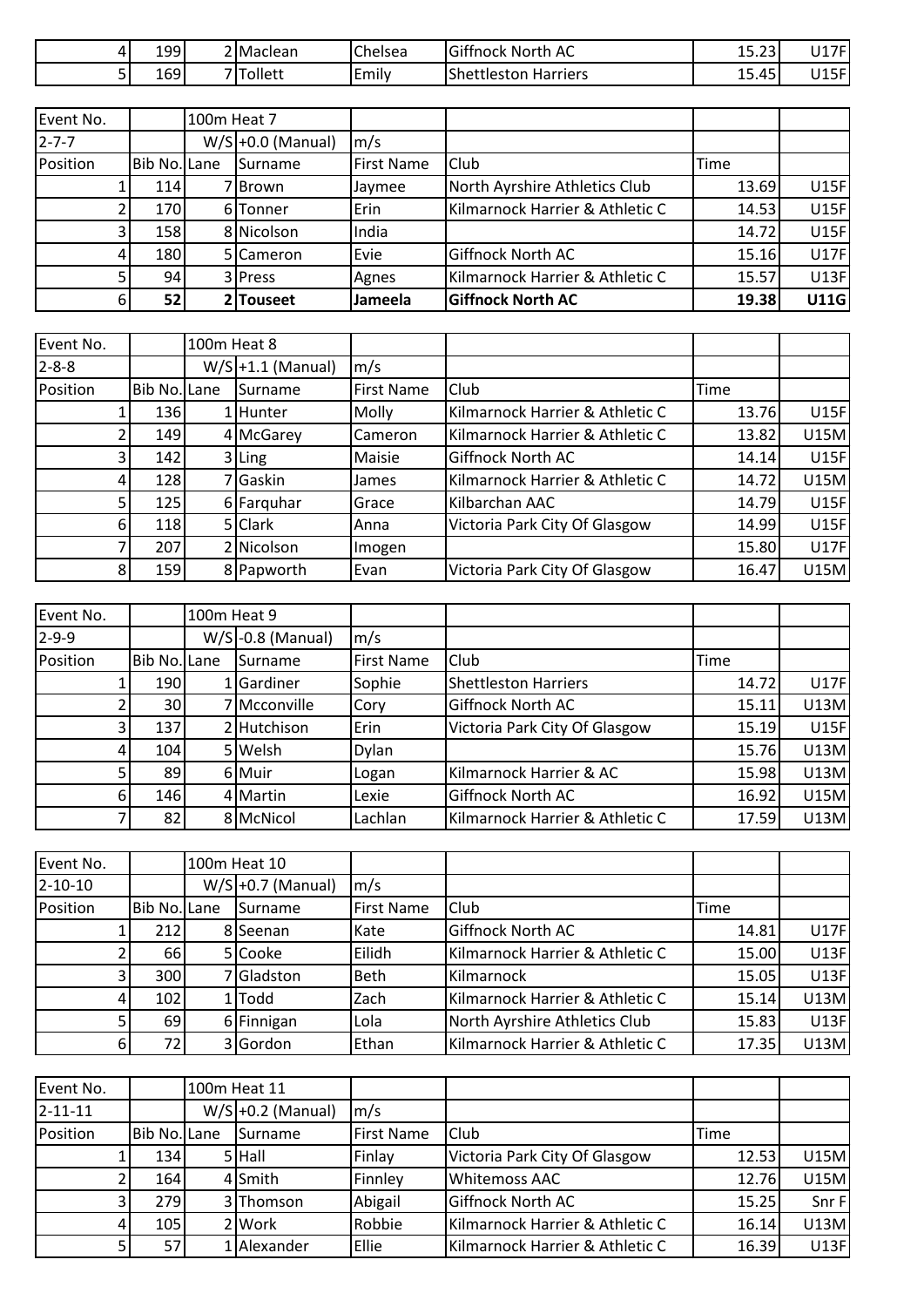| Event No.     |              | 100m Heat 12        |                   |                                 |       |      |
|---------------|--------------|---------------------|-------------------|---------------------------------|-------|------|
| $2 - 12 - 12$ |              | $W/S$ -0.1 (Manual) | $\mathsf{Im/s}$   |                                 |       |      |
| Position      | Bib No. Lane | Surname             | <b>First Name</b> | Club                            | Time  |      |
|               | 88           | 6 Monachello        | <b>I</b> Cara     | Kilmarnock Harrier & Athletic C | 14.39 | U13F |
|               | 85           | 7 Miller            | Isla              | Kilbarchan AAC                  | 14.92 | U13F |
| 31            | 61           | 3 Ross              | Anna              | <b>Giffnock North AC</b>        | 15.25 | U13F |
|               | 97           | 2 Robertson         | <b>Carrie</b>     | Kilmarnock Harrier & Athletic C | 15.55 | U13F |
|               | 68           | 1 Finnigan          | Emy               | North Ayrshire Athletics Club   | 16.22 | U13F |
| 6             | 302          | 4 Evie Robertson    |                   | Ayr                             | 17.01 | U13F |
|               | 59           | 5 Munro             | lAmv              | Giffnock North AC               | 17.26 | U13F |

| Event No.     |              | 100m Heat 13        |                   |                                 |       |      |
|---------------|--------------|---------------------|-------------------|---------------------------------|-------|------|
| $2 - 13 - 13$ |              | $W/S$ +0.0 (Manual) | $\mathsf{Im/s}$   |                                 |       |      |
| Position      | Bib No. Lane | Surname             | <b>First Name</b> | Club                            | Time  |      |
|               | 106          | 8 Adakomola         | Helen             | Giffnock                        | 14.09 | U15F |
|               | 76           | 6 McGarey           | Bethan            | Kilmarnock Harrier & Athletic C | 15.50 | U13F |
|               | 81           | 2 McNeill           | Bethany           | Giffnock North AC               | 16.29 | U13F |
|               | 79           | 3 McMillan          | ELLA              | North Ayrshire Athletics Club   | 16.79 | U13F |
|               | 78           | 4 MCINTYRE          | <b>HOLLIE</b>     | Victoria Park City Of Glasgow   | 17.27 | U13F |
| 6             | 77           | 5 Mcilwraith        | Isla              | North Ayrshire Athletics Club   | 17.63 | U13F |

|          |             | 100m Heat 14 - Hand timed only |                  |                    |                     |      |       |
|----------|-------------|--------------------------------|------------------|--------------------|---------------------|------|-------|
| Position | Bib No Lane |                                | <b>I</b> Surname | <b>IFirst Name</b> | Club                | Time |       |
|          | 70          |                                | Fisher           | Olivia             | North Ayrshire AC   | 16.3 | U13F  |
|          | <b>56</b>   |                                | Adam             | lEmmv              | North Ayrshire AC   | 16.8 | U13Fl |
|          | 83          |                                | McNulty          | <b>I</b> Rebecca   | Kilmarnock Harriers | 18.1 | U13Fl |

| Event No.   |                 | 75m Heat 1-12:45    | U11             |                                 |       |
|-------------|-----------------|---------------------|-----------------|---------------------------------|-------|
| $3 - 1 - 1$ |                 | $W/S$ +0.1 (Manual) | $\mathsf{Im/s}$ |                                 |       |
| Position    | Bib No. Lane    | <b>First Name</b>   | <b>Surname</b>  | <b>Club</b>                     | Time  |
|             |                 | 5 Adakomola         | Bernice         | <b>Giffnock North AC</b>        | 12.22 |
|             | 13              | 8 COOKE             | Callum          | Kilmarnock Harrier & Athletic C | 12.55 |
|             |                 | 1Bankhead           | Lucia           | Victoria Park City Of Glasgow   | 13.54 |
| 4           | 6 <sup>1</sup>  | 4Brennan            | Lorena          | North Ayrshire Athletics Club   | 13.65 |
|             | 10 <sup>1</sup> | 6 Carter            | Lola            | Kilmarnock Harrier              | 14.09 |
| 6           | 14              | 7 Dailly            | Lacey           | North Ayrshire Athletics Club   | 14.43 |

| Event No.   |                 | 75m Heat 2 |                     | U11             |                                            |       |     |
|-------------|-----------------|------------|---------------------|-----------------|--------------------------------------------|-------|-----|
| $3 - 2 - 2$ |                 |            | $W/S$ +1.1 (Manual) | $\mathsf{Im/s}$ |                                            |       |     |
| Position    | Bib No. Lane    |            | <b>First Name</b>   | Surname         | Club                                       | Time  |     |
|             | <b>231</b>      |            | 2 Lennox            | <b>Sam</b>      | <b>Kilmarnock Harrier &amp; Athletic C</b> | 11.89 | U13 |
|             | 38 <sup>1</sup> |            | 7 Papworth          | Bryn            | Victoria Park City Of Glasgow              | 12.05 |     |
|             | 24              |            | 6 Lough             | Erin            | <b>Giffnock North AC</b>                   | 12.34 |     |
|             |                 |            | 3Brown              | Adam            | Ayr Seaforth Athletic Club                 | 13.47 |     |
|             | 15 <sub>l</sub> |            | 4 Gemmell           | Logan           | Kilmarnock Harrier & Athletic C            | 13.75 |     |
| 6           | 28              |            | 8 Marshall-Watt     | Riley           | Ayr Seaforth Athletic Club                 | 14.29 |     |

| Event No.       |                 | 75m Heat 3 |                     | U11              |                                 |       |
|-----------------|-----------------|------------|---------------------|------------------|---------------------------------|-------|
| $3 - 3 - 3$     |                 |            | $W/S$ +0.6 (Manual) | Im/s             |                                 |       |
| <b>Position</b> | Bib No. Lane    |            | <b>IFirst Name</b>  | <b>I</b> Surname | <b>Club</b>                     | Time  |
|                 | 35 <sub>l</sub> |            | 8 Mitchell          | <b>lEilidh</b>   | Kilmarnock Harrier & Athletic C | 12.13 |
|                 | 47              |            | 6 Sheward           | Alice            | <b>Giffnock North AC</b>        | 13.34 |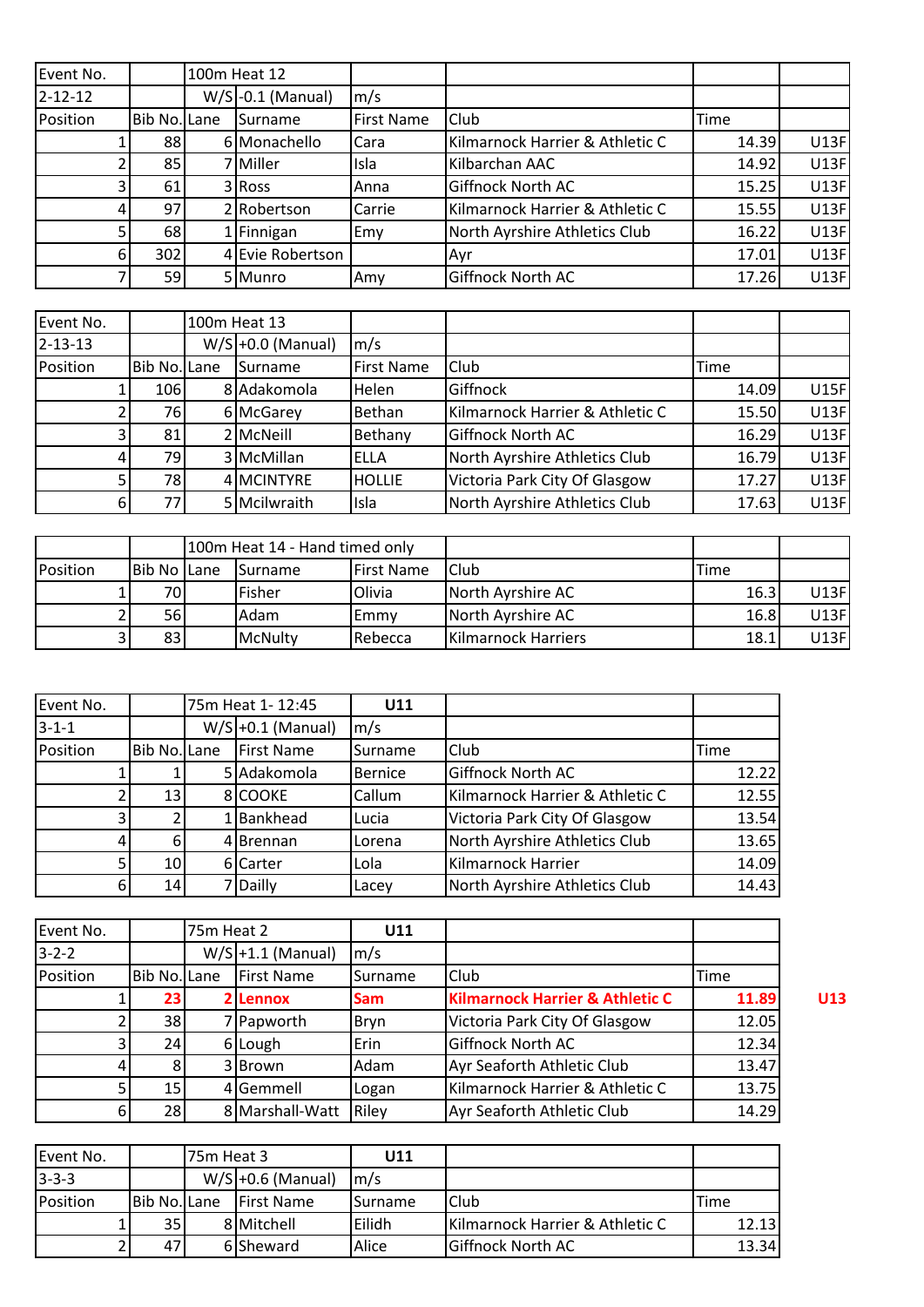| Event No.   |                 | 75m Heat 4 re-run   | U11             |                                 |       |     |
|-------------|-----------------|---------------------|-----------------|---------------------------------|-------|-----|
| $3 - 4 - 4$ |                 | $W/S$ +0.0 (Manual) | $\mathsf{Im/s}$ |                                 |       |     |
| Position    | Bib No. Lane    | First Name          | Surname         | <b>Club</b>                     | Time  |     |
|             | 30              | Mcconville          | <b>Cory</b>     | <b>Giffnock North AC</b>        | 11.42 | U13 |
|             | 22 <sub>1</sub> | lLees               | Fraser          | Ayr Seaforth Athletic Club      | 12.01 |     |
|             | 36              | 8 Naismith          | <b>I</b> Ben    | East Kilbride Athletic Club     | 12.21 |     |
|             | 33              | 3 McGowne           | Shaun           | Kilmarnock Harrier & Athletic C | 12.28 |     |
|             | 45              | 5 Ryburn-ThomsolSam |                 | Victoria Park City Of Glasgow   | 12.73 |     |
| 6           | 49              | 6 Sinclair          | Lewis           |                                 | 13.27 |     |

| Event No.   |              | 75m Heat 5 |                     | U11             |                               |       |
|-------------|--------------|------------|---------------------|-----------------|-------------------------------|-------|
| $3 - 5 - 5$ |              |            | $W/S$ +0.0 (Manual) | $\mathsf{Im/s}$ |                               |       |
| Position    | Bib No. Lane |            | First Name          | <b>Surname</b>  | Club                          | Time  |
|             | 431          |            | 6 Ross              | Erica           | <b>Giffnock North AC</b>      | 11.89 |
|             | 48           |            | 1Simpson            | Chloe           | Giffnock North AC             | 12.27 |
|             | 41           |            | 5 Preston           | Isla            | North Ayrshire Athletics Club | 12.41 |
|             | 37           |            | 3 Nicolson          | Emma            |                               | 12.49 |
|             | 16           |            | 8 Haggarty          | Emma            |                               | 13.33 |
|             | 44           |            | 7 Rowlands          | <b>Holly</b>    | Victoria Park CoG             | 13.54 |

| Event No.   |                 | 75m Heat 6 |                     | U11             |                                 |       |
|-------------|-----------------|------------|---------------------|-----------------|---------------------------------|-------|
| $3 - 6 - 6$ |                 |            | $W/S$ +0.0 (Manual) | $\mathsf{Im/s}$ |                                 |       |
| Position    | Bib No. Lane    |            | <b>First Name</b>   | Surname         | Club                            | Time  |
|             | 31              |            | 5 McGillivray       | Charlie         |                                 | 11.99 |
|             | 27I             |            | 4 Marshall          | Rory            | <b>Giffnock North</b>           | 12.59 |
|             | 20 <sup>1</sup> |            | 6 Hollyman          | Zac             | <b>Giffnock North</b>           | 12.69 |
|             | 15 <sup>1</sup> |            | 2 Gemmell           | Logan           | Kilmarnock Harrier & Athletic C | 12.75 |
| 5           | 12 <sub>l</sub> |            | 7 Clark             | Daniel          | Kilmarnock Harrier & Athletic C | 12.97 |
| 6           | 17 <sup>1</sup> |            | $1$ Hall            | iBen.           | <b>Ayr Seaforth</b>             | 13.17 |

| Event No.    |                     | 800m Heat 1 - 13:30 |               |                   |                                 |         |             |
|--------------|---------------------|---------------------|---------------|-------------------|---------------------------------|---------|-------------|
| $14 - 1 - 1$ |                     |                     |               |                   |                                 |         |             |
| Position     | <b>Bib No. Lane</b> |                     | Surname       | <b>First Name</b> | Club                            | Time    |             |
|              | 210                 |                     | 7 Phillips    | Jordon            | Kilmarnock                      | 02:00.0 | U17M        |
|              | 281                 |                     | 1 Walpole     | Owen              | Cambuslang Harriers             | 02:03.7 | Snr M       |
| 31           | 241                 |                     | 2 McNulty     | Charlie           | Kilmarnock Harrier & Athletic C | 02:04.2 | <b>U20M</b> |
|              | 205                 |                     | 6 Monachello  | Matthew           | Kilmarnock Harrier & Athletic C | 02:10.1 | <b>U17M</b> |
|              | 276                 |                     | 8 Sherrington | David             | Kilmarnock Harrier & Athletic C | 02:10.9 | Snr M       |
| 6            | 246                 |                     | 4 Speirs      | Jake              |                                 | 02:11.0 | <b>U20M</b> |

| Event No.   |                     | 800m Heat 2 |                |                    |                                 |         |             |
|-------------|---------------------|-------------|----------------|--------------------|---------------------------------|---------|-------------|
| $4 - 2 - 2$ |                     |             |                |                    |                                 |         |             |
| Position    | <b>Bib No. Lane</b> |             | <b>Surname</b> | <b>IFirst Name</b> | Club                            | Time    |             |
|             | 270                 |             | . Nix          | Jamie              | Kilmarnock Harrier & Athletic C | 02:06.9 | Snr M       |
|             | 172I                |             | 5 Wilkinson    | Angus              | East Kilbride Athletic Club     | 02:09.1 | <b>U15M</b> |
| ا3          | 181                 |             | 8 Campbell     | Callum             | Kilmarnock Harrier & Athletic C | 02:14.1 | <b>U17M</b> |
| 41          | 174                 |             | 6 Work         | Jamie              | Kilmarnock Harrier & Athletic C | 02:17.4 | <b>U15M</b> |
|             | 154                 |             | 9 McNulty      | Sarah              | Giffnock North AC               | 02:26.6 | U15F        |
| 6           | 138 <sup>I</sup>    |             | $10$  Inglis   | David              | Kilmarnock Harrier & Athletic C | 02:30.2 | <b>U15M</b> |
|             | 117                 |             | 4 Charters     | Rory               | East Kilbride Athletic Club     | 02:32.2 | <b>U15M</b> |
| 81          | 255I                |             | 2 Beattie      | Jennifer           | Kilmarnock Harrier & Athletic C | 02:33.6 | Snr F       |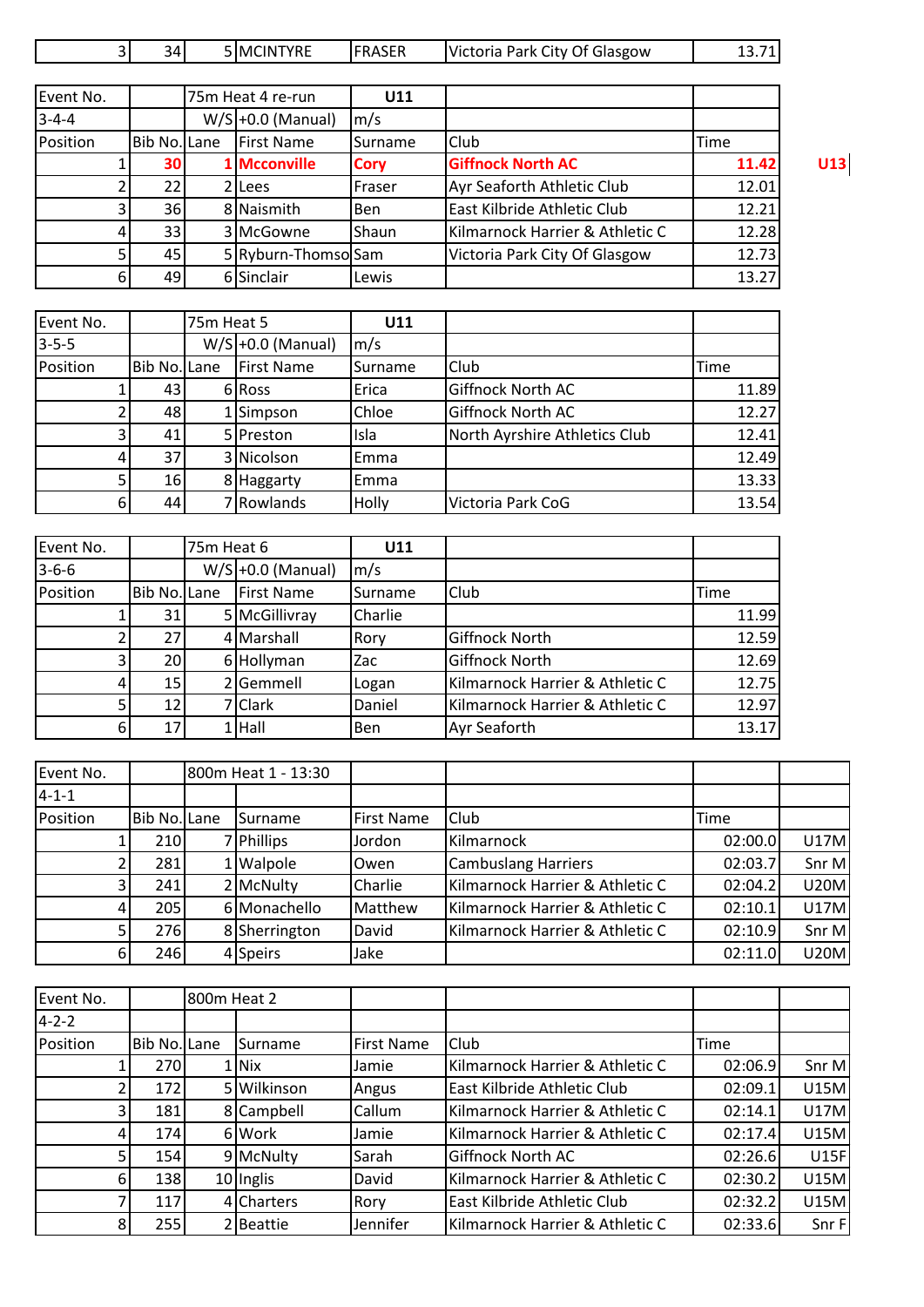| Event No.   |              | 800m Heat 3 |                |                   |                                 |             |             |
|-------------|--------------|-------------|----------------|-------------------|---------------------------------|-------------|-------------|
| $4 - 3 - 3$ |              |             |                |                   |                                 |             |             |
| Position    | Bib No. Lane |             | <b>Surname</b> | <b>First Name</b> | Club                            | <b>Time</b> |             |
|             | <b>216</b>   |             | 5 Thorpe       | Lewis             | East Kilbride Athletic Club     | 02:22.3     | <b>U17M</b> |
|             | 152          |             | 8 Mclean       | <b>Brady</b>      | Ayr Seaforth Athletic Club      | 02:29.3     | <b>U15M</b> |
| 31          | 235          |             | 2 Jedrusiak    | Laura             | Kilmarnock Harrier & Athletic C | 02:38.6     | <b>U20F</b> |
| 4           | 124          |             | 10 Edwards     | <b>Dylan</b>      | East Kilbride Athletic Club     | 02:40.8     | <b>U15M</b> |
| 5           | 157          |             | 7 I Munro      | Isla              | Giffnock North AC               | 02:42.2     | <b>U15F</b> |
| 61          | 141          |             | 9 Lindsay      | Kara              | East Kilbride Athletic Club     | 02:42.2     | <b>U15F</b> |
|             | 231          |             | 3 Hoy          | Lucy              | Kilmarnock Harrier & Athletic C | 02:46.1     | <b>U20F</b> |
| 81          | 247          |             | 1 Stanley      | Lucy              | Ayr Seaforth Athletic Club      | 02:46.6     | <b>U20F</b> |
| 9           | 214          |             | 4 Stewart      | Orla              | Victoria Park City Of Glasgow   | 02:55.7     | <b>U17F</b> |
| 10          | 272          |             | 11 Priestley   | David             | Northern Masters AC             | 03:02.2     | Snr M       |

| Event No.   |                     | 800m Heat 4 |                |                   |                                 |         |             |
|-------------|---------------------|-------------|----------------|-------------------|---------------------------------|---------|-------------|
| $4 - 4 - 4$ |                     |             |                |                   |                                 |         |             |
| Position    | <b>Bib No. Lane</b> |             | Surname        | <b>First Name</b> | Club                            | Time    |             |
|             | 113                 |             | <b>Brockie</b> | Leo               | Ayr Seaforth Athletic Club      | 02:29.5 | <b>U15M</b> |
|             | 163                 |             | 3 Smith        | Skye              | Springburn Harriers             | 02:37.3 | <b>U15F</b> |
|             | 206                 |             | 2 Munro        | Jennie            | Kilmarnock Harrier & Athletic C | 02:43.7 | <b>U17F</b> |
| 4           | 140                 |             | 5 Latto        | Nicholas          | Ayr Seaforth Athletic Club      | 02:45.7 | <b>U15M</b> |
|             | <b>139</b>          |             | 4 Kennedy      | Abbey             | Kilmarnock Harrier & Athletic C | 02:49.4 | U15F        |
| 61          | 176                 |             | 7   Anderson   | Melissa           | Kilmarnock Harrier & Athletic C | 02:54.8 | <b>U17F</b> |
|             | <b>126</b>          |             | 9 Fraser       | Carly             | Kilmarnock Harrier & Athletic C | 02:56.2 | U15F        |
| 81          | 146                 |             | 8 Martin       | Lexie             | <b>Giffnock North AC</b>        | 03:04.0 | U15F        |

| Event No.   |              | 800m Heat 5 |                |                   |                                 |         |             |
|-------------|--------------|-------------|----------------|-------------------|---------------------------------|---------|-------------|
| $4 - 5 - 5$ |              |             |                |                   |                                 |         |             |
| Position    | Bib No. Lane |             | <b>Surname</b> | <b>First Name</b> | Club                            | Time    |             |
|             | <b>110</b>   |             | 4 Anderson     | Lewis             | Kilmarnock Harrier & Athletic C | 02:28.1 | <b>U15M</b> |
|             | 122          |             | 2 Docherty     | Rhianna           | East Kilbride Athletic Club     | 02:35.5 | <b>U15F</b> |
|             | 88           |             | 8 Monachello   | Cara              | Kilmarnock Harrier & Athletic C | 02:41.5 | U13F        |
|             | 95           |             | 7 Reilly       | Erin              | Giffnock                        | 02:42.1 | <b>U13F</b> |
|             | 132          |             | 3 Graham       | <b>James</b>      | Ayr Seaforth Athletic Club      | 02:44.1 | <b>U15M</b> |
| 61          | 100          |             | 5 Simpson      | Holly             | <b>Giffnock North AC</b>        | 02:48.3 | U13F        |
|             | 99           |             | 10 Shearer     | Emily             | Victoria Park City Of Glasgow   | 02:52.0 | U13F        |
| 81          | 91           |             | 6 Nicholson    | Mairi             | Kilbarchan AAC                  | 03:02.4 | U13F        |
| 91          | 86           |             | 9 Millican     | Lucas             | <b>Shettleston Harriers</b>     | 03:04.0 | U13M        |

| Event No.   |              | 800m Heat 6 |                |                   |                                 |         |             |
|-------------|--------------|-------------|----------------|-------------------|---------------------------------|---------|-------------|
| $4 - 6 - 6$ |              |             |                |                   |                                 |         |             |
| Position    | Bib No. Lane |             | <b>Surname</b> | <b>First Name</b> | Club                            | Time    |             |
|             | <b>66</b>    |             | 5 Cooke        | Eilidh            | Kilmarnock Harrier & Athletic C | 02:49.6 | U13F        |
|             | 90           |             | 3 Murray       | Adam              | Victoria Park City Of Glasgow   | 02:53.5 | U13M        |
|             | 79I          |             | 8 McMillan     | ELLA              | North Ayrshire Athletics Club   | 02:59.0 | U13         |
|             | 96           |             | 4 Reilly       | Neve              |                                 | 03:06.5 | <b>U13F</b> |
|             | <b>135</b>   |             | Henson         | Evelyn            | Ayr Seaforth Athletic Club      | 03:08.5 | <b>U15F</b> |
| 61          | 83           |             | 7 McNulty      | Rebecca           | Kilmarnock Harrier & AC         | 03:15.9 | <b>U13F</b> |

| Event No.    |              | 1800m Heat 7 |                  |                    |                               |         |       |
|--------------|--------------|--------------|------------------|--------------------|-------------------------------|---------|-------|
| $14 - 7 - 7$ |              |              |                  |                    |                               |         |       |
| Position     | Bib No. Lane |              | <b>I</b> Surname | <b>IFirst Name</b> | IClub                         | Time    |       |
|              | 69           |              | 2 Finnigan       | Lola               | North Ayrshire Athletics Club | 02:46.0 | U13Fl |
|              | 71.          |              | 6 Ghosh          | Caleb              | Ayr Seaforth Athletic Club    | 02:54.2 | U13M  |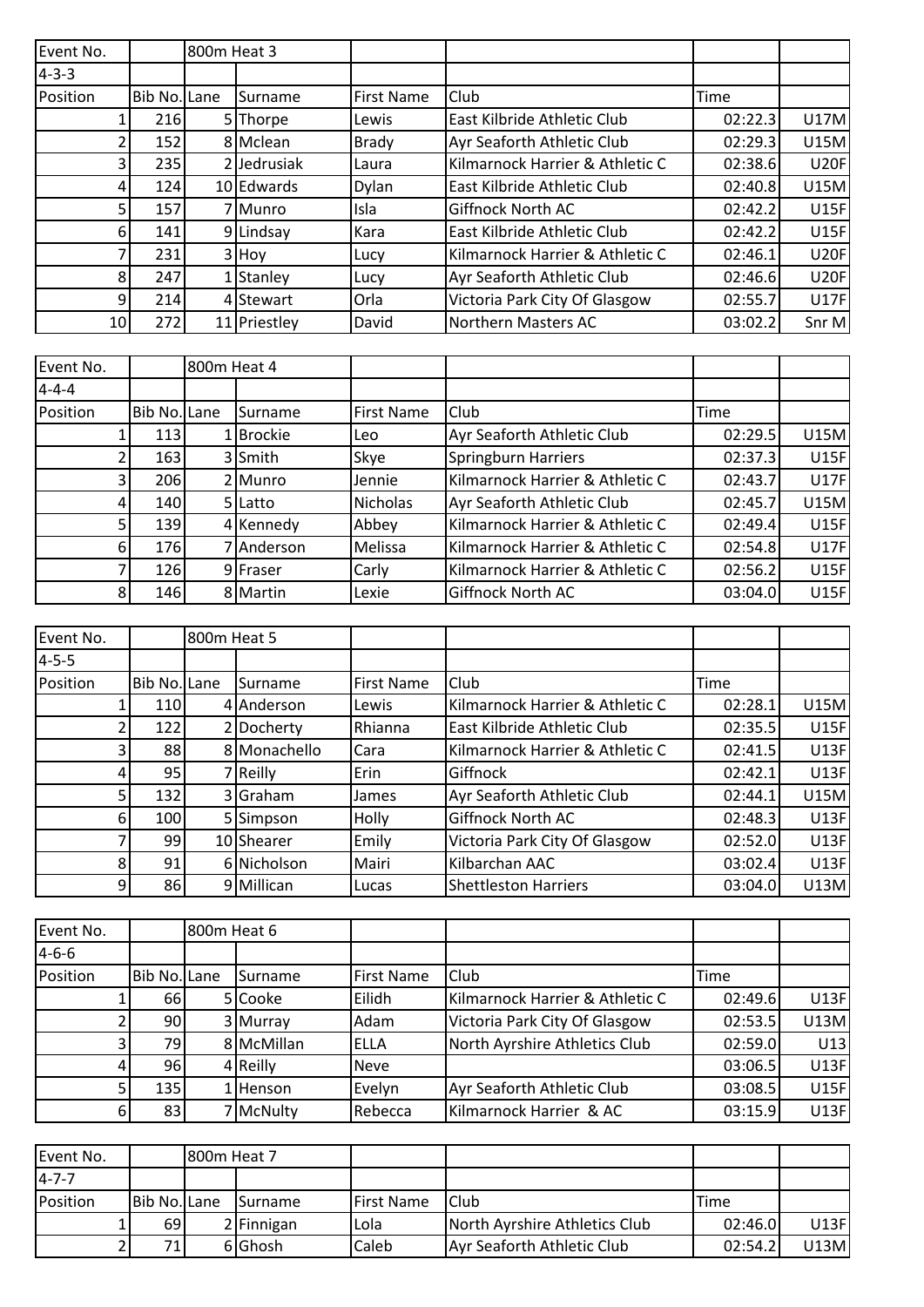|    | 68  | 3 Finnigan  | lEmv               | North Ayrshire Athletics Club   | 02:56.1 | U13Fl |
|----|-----|-------------|--------------------|---------------------------------|---------|-------|
|    | 89  | 5 Muir      | Logan              | Kilmarnock Harrier & AC         | 03:14.3 | J13Ml |
|    | 57I | 7 Alexander | <b>IEllie</b>      | Kilmarnock Harrier & Athletic C | 03:20.6 | U13Fl |
| 61 | 64  | 4 Brown     | <b>I</b> Charlotte | Kilmarnock Harrier & Athletic C | 03:23.3 | U13Fl |

| Event No.   |              | 800m heat 8 |                |                   |                                 |         |      |
|-------------|--------------|-------------|----------------|-------------------|---------------------------------|---------|------|
| $4 - 8 - 8$ |              |             |                |                   |                                 |         |      |
| Position    | Bib No. Lane |             | <b>Surname</b> | <b>First Name</b> | Club                            | Time    |      |
|             | 58           |             | Anderson       | Oliver            |                                 | 02:46.3 | U13M |
|             | 61           |             | 3 Ross         | Anna              | Giffnock North AC               | 02:52.3 | U13F |
|             | 105          |             | 4 Work         | Robbie            | Kilmarnock Harrier & Athletic C | 03:04.8 | U13M |
|             | 92           |             | 210neill       | Callum            | Kilmarnock Harrier & Athletic C | 03:05.0 | U13M |
|             | 97           |             | 5 Robertson    | Carrie            | Kilmarnock Harrier & Athletic C | 03:06.8 | U13F |
| 61          | 77           |             | 6 Mcilwraith   | Isla              | North Ayrshire Athletics Club   | 03:17.4 | U13F |

| Event No.   |                     | 1500m heat 1    |                   |                                  |         |             |
|-------------|---------------------|-----------------|-------------------|----------------------------------|---------|-------------|
| $0 - 0 - 0$ |                     |                 |                   |                                  |         |             |
| Position    | <b>Bib No. Lane</b> | ISurname        | <b>First Name</b> | Club                             | Time    |             |
|             | 228                 | Downey          | Jonathon          | <b>Kilmarnock Harriers</b>       | 04:17.2 | <b>U20M</b> |
|             | 282                 | Whitby          | Colin             | <b>Garscube Harriers</b>         | 04:22.0 | Snr M       |
| 31          | 253                 | Armstrong       | Fraser            | <b>Bellahouston Road Runners</b> | 04:30.1 | Snr M       |
| 41          | 274                 | <b>Ross</b>     | Craig             | <b>Bellahouston Road Runners</b> | 04:30.6 | Snr M       |
|             | 183                 | <b>Charters</b> | Callum            | East Kilbride AC                 | 04:33.9 | U17 M       |
| 6           | 194                 | Hubbard         | llona             | <b>Ayr Seaforth</b>              | 05:19.8 | U17F        |

| Event No.   |                  | 1500m heat 2      |                |                               |         |             |
|-------------|------------------|-------------------|----------------|-------------------------------|---------|-------------|
| $0 - 0 - 0$ |                  |                   |                |                               |         |             |
| Position    | Bib No. Lane     | <b>First Name</b> | <b>Surname</b> | Club                          | Time    |             |
|             | 166              | Street            | Alistair       | Kilbarchan AAC                | 04:29.0 | <b>U15M</b> |
|             | 74               | Laing             | Rhuairdh       | Victoria Park City Of Glasgow | 04:34.1 | <b>U13M</b> |
|             | 200              | McCarthy          | Sam            | <b>Cambuslang Harriers</b>    | 04:52.4 | <b>U17M</b> |
|             | 153 <sup> </sup> | McNamara          | Ryan           | East Kilbride Athletic Club   | 04:53.3 | <b>U15M</b> |
|             | 144              | Maclean           | Alasdair       | Ayr Seaforth Athletic Club    | 04:53.3 | <b>U15M</b> |
| 61          | 201              | McIntyre          | Fraser         | Ayr Seaforth Athletic Club    | 05:06.3 | <b>U17M</b> |
|             | 196              | Hunter            | Jonathan       | East Kilbride Athletic Club   | 05:09.0 | <b>U17M</b> |
| 81          | 160              | Phillips          | Aneesa         | Giffnock North AC             | 05:18.4 | U15F        |
| 91          | 204              | <b>Mcphillips</b> | Rachel         | <b>Whitemoss AAC</b>          | 05:41.4 | <b>U17F</b> |

| Event No.      |              | 1500m heat 3      |         |                                        |         |             |
|----------------|--------------|-------------------|---------|----------------------------------------|---------|-------------|
| $0 - 0 - 0$    |              |                   |         |                                        |         |             |
| Position       | Bib No. Lane | <b>First Name</b> | Surname | Club                                   | Time    |             |
|                | 252          | Anderson          | Colin   | Kilmarnock Harrier & Athletic C        | 05:07.8 | Snr M       |
|                | 175          | Anderson          | Aimee   | East Kilbride Athletic Club            | 05:09.4 | <b>U17F</b> |
|                | 80           | McNaught          | Gregor  | <b>Springburn Harriers</b>             | 05:10.7 | U13M        |
| 4              | 127          | Gallagher         | Amy     | <b>Giffnock North AC</b>               | 05:19.6 | <b>U15F</b> |
| 51             | 168          | Thorpe            | Euan    | East Kilbride Athletic Club            | 05:25.9 | <b>U15M</b> |
| 61             | 109          | Anderson          | Caitlin | <b>Shetland Amateur Athletics Club</b> | 05:31.2 | <b>U15F</b> |
|                | 120          | Dailly            | Naideen | North Ayrshire Athletics Club          | 05:32.6 | U5F         |
| 81             | 145          | Marshall-Watt     | Lucan   | Ayr Seaforth Athletic Club             | 05:47.4 | <b>U15M</b> |
| 9 <sub>l</sub> | 177          | Andrew            | Amy     | East Kilbride Athletic Club            | 05:48.6 | <b>U17F</b> |
| 10             | 116          | Charters          | Carrie  | East Kilbride Athletic Club            | 05:57.8 | <b>U15F</b> |
| 11             | 182          | Caufield          | Izzy    | Kilmarnock Harrier & Athletic C        | 06:08.4 | <b>U17F</b> |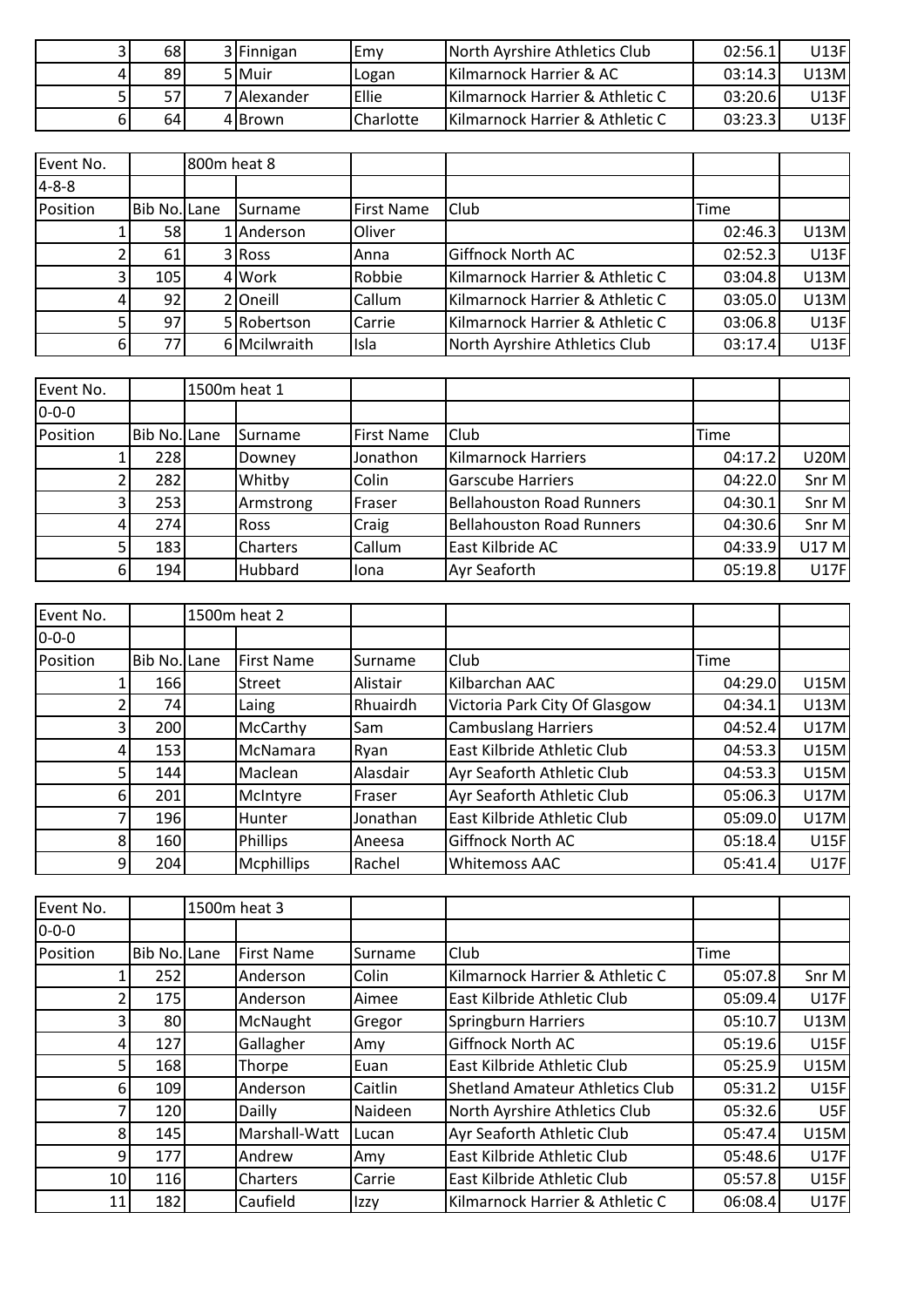| Event No.   |              | 600m heat 1 |                   | <b>U11G</b> |                                 |         |
|-------------|--------------|-------------|-------------------|-------------|---------------------------------|---------|
| $0 - 0 - 0$ |              |             |                   |             |                                 |         |
| Position    | Bib No. Lane |             | <b>First Name</b> | Surname     | Club                            | Time    |
|             |              |             | <b>Brown</b>      | Eilidh      | <b>Giffnock North AC</b>        | 01:54.6 |
|             | 50           |             | Smith             | Willow      | <b>Springburn Harriers</b>      | 02:02.6 |
|             | 43           |             | <b>Ross</b>       | Erica       | Giffnock North AC               | 02:03.0 |
|             | 41           |             | Preston           | Isla        | North Ayrshire Athletics Club   | 02:04.3 |
|             | 53           |             | Warboys           | Ava         | Kilmarnock Harrier & Athletic C | 02:07.0 |
| 6           | 9            |             | Cameron Laing     | Caitlin     | Victoria Park City Of Glasgow   | 02:08.1 |
|             | 29           |             | Martin            | Lotty       | <b>Giffnock North AC</b>        | 02:20.9 |
| 8           | 51           |             | Thorpe            | Elspeth     | East Kilbride Athletic Club     | 02:23.1 |
| 9           | 14           |             | Dailly            | Lacey       | North Ayrshire Athletics Club   | 02:24.6 |
| 10          | 47           |             | Sheward           | Alice       | Giffnock North AC               | 02:25.3 |
| 11          | 6            |             | <b>Brennan</b>    | Lorena      | North Ayrshire Athletics Club   | 02:27.8 |

| Event No.   |                     | 600m heat 2       | U11 mixed     |                               |         |             |
|-------------|---------------------|-------------------|---------------|-------------------------------|---------|-------------|
| $0 - 0 - 0$ |                     |                   |               |                               |         |             |
| Position    | <b>Bib No. Lane</b> | <b>First Name</b> | Surname       | Club                          | Time    |             |
|             | 30                  | <b>Mcconville</b> | Cory          | <b>Giffnock North AC</b>      | 02:00.7 | <b>U13B</b> |
|             | 24                  | Lough             | Erin          | <b>Giffnock North AC</b>      | 02:11.6 |             |
|             | 16                  | Haggarty          | Megan         |                               | 02:11.9 |             |
|             | 55                  | Wilson            | Leo           | Victoria Park City Of Glasgow | 02:12.2 |             |
|             |                     | <b>BRAID</b>      | <b>MAISIE</b> | <b>Garscube Harriers</b>      | 02:13.2 |             |
| 61          | 49                  | Sinclair          | Lewis         |                               | 02:14.5 |             |
|             | 37                  | Nicholson         | Emma          |                               | 02:18.0 |             |

| Event No.   |              | 600m heat 3 |                   | U11 Boys   |                                 |         |
|-------------|--------------|-------------|-------------------|------------|---------------------------------|---------|
| $0 - 0 - 0$ |              |             |                   |            |                                 |         |
| Position    | Bib No. Lane |             | <b>First Name</b> | Surname    | Club                            | Time    |
|             | 18           |             | Hamilton          | finlay     | Giffnock North AC               | 02:01.2 |
|             | 13           |             | <b>COOKE</b>      | Callum     | Kilmarnock Harrier & Athletic C | 02:06.1 |
| 3           | 33           |             | McGowne           | Shaun      | Kilmarnock Harrier & Athletic C | 02:09.9 |
| 4           | 22           |             | Lees              | Fraser     | Ayr Seaforth Athletic Club      | 02:12.9 |
| 5           | 27           |             | Marshall          | Rory       | Giffnock North AC               | 02:14.7 |
| 6           | 31           |             | Mcgillivray       | Charlie    |                                 | 02:20.0 |
|             | 36           |             | Naismith          | <b>Ben</b> | East Kilbride Athletic Club     | 02:22.1 |
| 8           | 46           |             | Shennan           | Finlay     | Giffnock North AC               | 02:23.6 |
| 9           | 42           |             | Roberts           | Louie      | North Ayrshire Athletics Club   | 02:32.9 |
| 10          | 32           |             | McGowan           | Ruari      | Giffnock North AC               | 02:46.3 |
| 11          | 15           |             | Gemmell           | Logan      | Kilmarnock Harrier & Athletic C | 02:51.1 |
| 12          | 40           |             | Pettigrew         | Sandy      | Giffnock North AC               | 02:51.9 |

| Event No.   |                  | 300m heat 1 |                 |                   |                                 |       |      |
|-------------|------------------|-------------|-----------------|-------------------|---------------------------------|-------|------|
| $0 - 0 - 0$ |                  |             |                 |                   |                                 |       |      |
| Position    | Bib No. Lane     |             | <b>Surname</b>  | <b>First Name</b> | Club                            | Time  |      |
|             | 193 <sup> </sup> |             | <b>Hilditch</b> | Jenna             |                                 | 42.41 | U17F |
|             | 173I             |             | 2 Williams      | Emily             | <b>Giffnock North AC</b>        | 43.86 | U15F |
|             | 219              |             | 3 Watson        | Emily             | <b>Giffnock North AC</b>        | 44.58 | U17F |
| 41          | 189              |             | 4 Gaffney       | Niamh             | North Ayrshire Athletics Club   | 45.30 | U17F |
|             | <b>178</b>       |             | 7 Boyle         | Olivia            | <b>Whitemoss AAC</b>            | 45.56 | U17F |
| 6           | <b>136</b>       |             | 8 Hunter        | Molly             | Kilmarnock Harrier & Athletic C | 46.17 | U15F |
|             | <b>170</b>       |             | Tonner          | Erin              | Kilmarnock Harrier & Athletic C | 47.40 | U15F |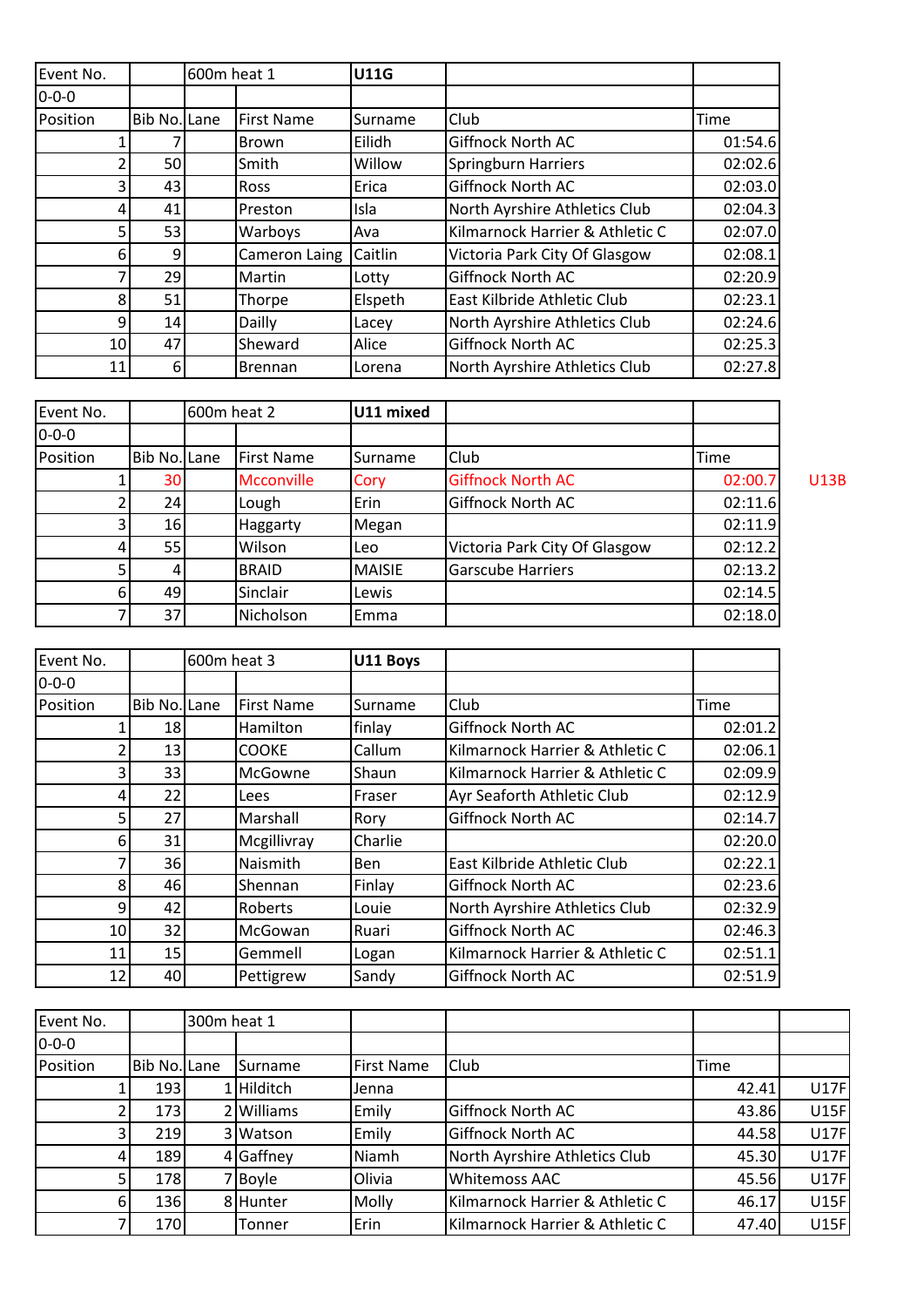| Event No.   |                  | 300m heat 2 |                  |                   |                            |       |             |
|-------------|------------------|-------------|------------------|-------------------|----------------------------|-------|-------------|
| $0 - 0 - 0$ |                  |             |                  |                   |                            |       |             |
| Position    | Bib No. Lane     |             | <b>I</b> Surname | <b>First Name</b> | <b>Club</b>                | Time  |             |
|             | 164              |             | 6 Smith          | Finnley           | Whitemoss AAC              | 41.72 | <b>U15M</b> |
|             | 304              |             | 4 Millican       | lAva              | <b>I</b> Shettleston       | 46.95 | <b>U15F</b> |
|             | 179 <sup>I</sup> |             | 1 Cairns         | Abbie             | Ayr Seaforth Athletic Club | 47.22 | <b>U17F</b> |
|             | 199              |             | 5 Maclean        | <b>Chelsea</b>    | <b>Giffnock North AC</b>   | 52.97 | <b>U17F</b> |

| Event No.    |                  | 300m heat 3 |                  |                    |                               |       |             |
|--------------|------------------|-------------|------------------|--------------------|-------------------------------|-------|-------------|
| $10 - 0 - 0$ |                  |             |                  |                    |                               |       |             |
| Position     | Bib No. Lane     |             | <b>I</b> Surname | <b>IFirst Name</b> | <b>Club</b>                   | Time  |             |
|              | 143 <sup>l</sup> |             | 4 Mackenzie      | Madeleine          | <b>Giffnock North AC</b>      | 45.17 | U15F        |
|              | 118              |             | 2 Clark          | IAnna              | Victoria Park City Of Glasgow | 49.23 | U15F        |
|              | 132              |             | 1 Graham         | <b>James</b>       | Ayr Seaforth Athletic Club    | 50.27 | <b>U15M</b> |

| Event No.    |              | 300m heat 4 |                 |                    |                                 |       |              |
|--------------|--------------|-------------|-----------------|--------------------|---------------------------------|-------|--------------|
| $10 - 0 - 0$ |              |             |                 |                    |                                 |       |              |
| Position     | Bib No. Lane |             | <b>ISurname</b> | <b>IFirst Name</b> | Club                            | Time  |              |
|              | 142          |             | $3$ Ling        | Maisie             | <b>Giffnock North AC</b>        | 48.16 | <b>U15FI</b> |
|              | 113          |             | 4 Brockie       | lLeo               | Ayr Seaforth Athletic Club      | 48.62 | U15M         |
|              | 130          |             | 130 Goldie      | Alice              | North Ayrshire Athletics Club   | 50.86 | U15F         |
|              | 162          |             | 162 Sharpe      | Jennifer           | Kilmarnock Harrier & Athletic C | 56.66 | U15F         |

| Event No.   |              | 400m heat 1 |                |                   |                                 |         |             |
|-------------|--------------|-------------|----------------|-------------------|---------------------------------|---------|-------------|
| $0 - 0 - 0$ |              |             |                |                   |                                 |         |             |
| Position    | Bib No. Lane |             | <b>Surname</b> | <b>First Name</b> | Club                            | Time    |             |
|             | 254          |             | 3 Baird        | Andrew            | Kilmarnock Harrier & Athletic C | 52.31   | Snr M       |
|             | 184          |             | 2 Clelland     | Thom              | Kilmarnock Harrier & Athletic C | 54.32   | <b>U17M</b> |
| 31          | 278          |             | 6 Tennent      | Jordan            | Ayr Seaforth Athletic Club      | 55.53   | Snr M       |
| 41          | 281          |             | 4 Walpole      | <b>Owen</b>       | <b>Cambuslang Harriers</b>      | 56.06   | Snr M       |
| 51          | 236          |             | 8 Lindsay      | Sam               | Kilmarnock Harrier & Athletic C | 57.44   | <b>U20M</b> |
| 61          | 265          |             | 5 Lindsay      | Robert            | Kilmarnock Harrier & Athletic C | 59.07   | Snr M       |
| 7           | 271          |             | 7 Park         | Dean              | Springburn Harriers             | 01:06.8 | Snr M       |

| Event No.   |                  | 400m heat 2 |              |                   |                                 |         |             |
|-------------|------------------|-------------|--------------|-------------------|---------------------------------|---------|-------------|
| $0 - 0 - 0$ |                  |             |              |                   |                                 |         |             |
| Position    | Bib No. Lane     |             | Surname      | <b>First Name</b> | Club                            | Time    |             |
|             | 192 <sup> </sup> |             | Gee          | <b>Dylan</b>      | North Ayrshire Athletics Club   | 57.55   | U17M        |
|             | 250              |             | 7 Vick       | Lewis             | North Ayrshire Athletics Club   | 59.31   | <b>U20M</b> |
| 31          | 224              |             | 4 Burn       | Hannah            | Kilmarnock Harrier & Athletic C | 59.74   | <b>U20F</b> |
| 4           | 237              |             | 3 MacConnell | Caroline          | <b>Giffnock North AC</b>        | 01:01.0 | <b>U20F</b> |
| 51          | 229              |             | 8Dunlop      | <b>Brooke</b>     | Kilmarnock Harrier & Athletic C | 01:01.9 | <b>U20F</b> |
| 61          | 230              |             | 5 Happell    | Emily             | Victoria Park City Of Glasgow   | 01:03.3 | <b>U20F</b> |
|             | 239              |             | 2 McGhee     | Kieran            | Red Star AC                     | 01:07.0 | <b>U20M</b> |
| 81          | 238              |             | 6 McCorgray  | Erin              | Kilbarchan AAC                  | 01:11.7 | <b>U20F</b> |

| Event No.   |              | 100m Race running Heat-1 |                  |             |       |      |
|-------------|--------------|--------------------------|------------------|-------------|-------|------|
| $5 - 1 - 1$ |              |                          |                  |             |       |      |
| Position    | Bib No. Lane | <b>IFirst Name</b>       | <b>I</b> Surname | Club        | Time  |      |
|             | 239          | 4 McGhee                 | <b>I</b> Kieran  | Red Star AC | 13.29 | U20M |
|             |              |                          |                  |             |       |      |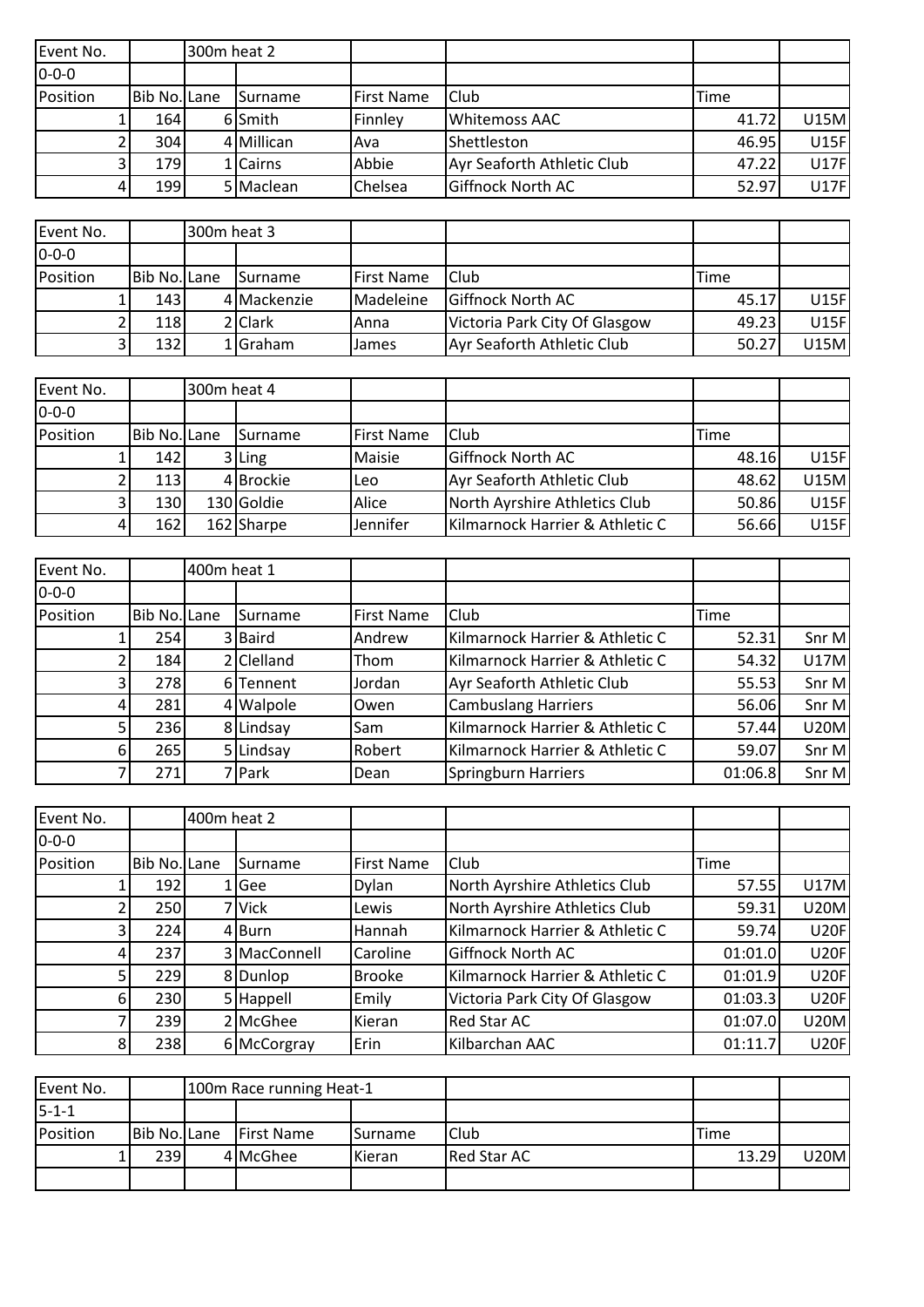| Event No.   |              | 100m Race running Heat-2 |                |                            |            |        |
|-------------|--------------|--------------------------|----------------|----------------------------|------------|--------|
| $5 - 1 - 1$ |              |                          |                |                            |            |        |
| Position    | Bib No. Lane | <b>IFirst Name</b>       | <b>Surname</b> | <b>Club</b>                | Time       |        |
|             | 259          | 3 Drysdale               | Gavin          | Ayr Seaforth Athletic Club | 16.88      | Snr M  |
|             | 264I         | 5 Haggo                  | Kayleigh       | <b>Red Star AC</b>         | 18.37      | Snr Fl |
|             | 257          | 2 Bradley                | Jessica        | <b>Red Star AC</b>         | 31.35      | Snr F  |
|             | 2671         | 1 McElroy                | <b>Julie</b>   | Victoria Park              | <b>DNF</b> |        |

| Event No.   |              | 100m Race running Heat-3 |                  |                            |       |             |
|-------------|--------------|--------------------------|------------------|----------------------------|-------|-------------|
| $5 - 1 - 1$ |              |                          |                  |                            |       |             |
| Position    | Bib No. Lane | <b>First Name</b>        | <b>I</b> Surname | Club                       | Time  |             |
|             | 275I         | 4 Russell                | <b>Nicola</b>    | Ayr Seaforth Athletic Club | 20.62 | Snr F       |
|             | 222          | Archibald                | <b>Hannah</b>    | <b>Red Star A</b>          | 21.64 | <b>U20F</b> |
|             | 223          | 2 Tangagho               | Tony             | Ayr Seaforth Athletic Club | 25.57 | u15M        |
|             | 150l         | 3 McKechan               | Maykayla         | Inspire South Ayrshire     | 27.33 | <b>U15F</b> |
|             | 112I         | 1 Bowie                  | <b>Jessica</b>   | Ayr Seaforth Athletic Club | 42.21 | <b>U15F</b> |

| Event No.   |              | 400m Race Running  |                 |                            |         |             |
|-------------|--------------|--------------------|-----------------|----------------------------|---------|-------------|
| $5 - 1 - 1$ |              |                    |                 |                            |         |             |
| Position    | Bib No. Lane | <b>IFirst Name</b> | <b>ISurname</b> | <b>Club</b>                |         |             |
|             | 222I         | 4 Archibald        | lHannah         | <b>Red Star A</b>          | 1:56.46 | <b>U20F</b> |
|             | 257          | <b>Bradley</b>     | Jessica         | <b>Red Star A</b>          | 2:06.84 | Snr F       |
|             | 223          | 2 Tangagho         | Tony            | Ayr Seaforth Athletic Club | 2:09.61 | <b>U15M</b> |
| 4           | 150          | 3 McKechan         | Maykayla        | Inspire South Ayrshire     | 2:20.72 | U15F        |
|             | 112          | 1 Bowie            | Jessica         | Ayr Seaforth Athletic Club | 3:51.90 | U15F        |

| Event No.   |              | 800m Race Running 1 14:20 |                  |                            |         |       |
|-------------|--------------|---------------------------|------------------|----------------------------|---------|-------|
| $6 - 1 - 1$ |              |                           |                  |                            |         |       |
| Position    | Bib No. Lane | First Name                | <b>I</b> Surname | <b>Club</b>                | Time    |       |
|             | 264I         | 5 Haggo                   | Kayleigh         | Red Star AC                | 2:57.43 | Snr F |
|             | 275          | 7 Russell                 | Nicola           | Ayr Seaforth Athletic Club | 3:34.48 | Snr F |
|             | 261          | Gallacher                 | l Lauren         | Red Star AC                | 4:17.81 | Snr F |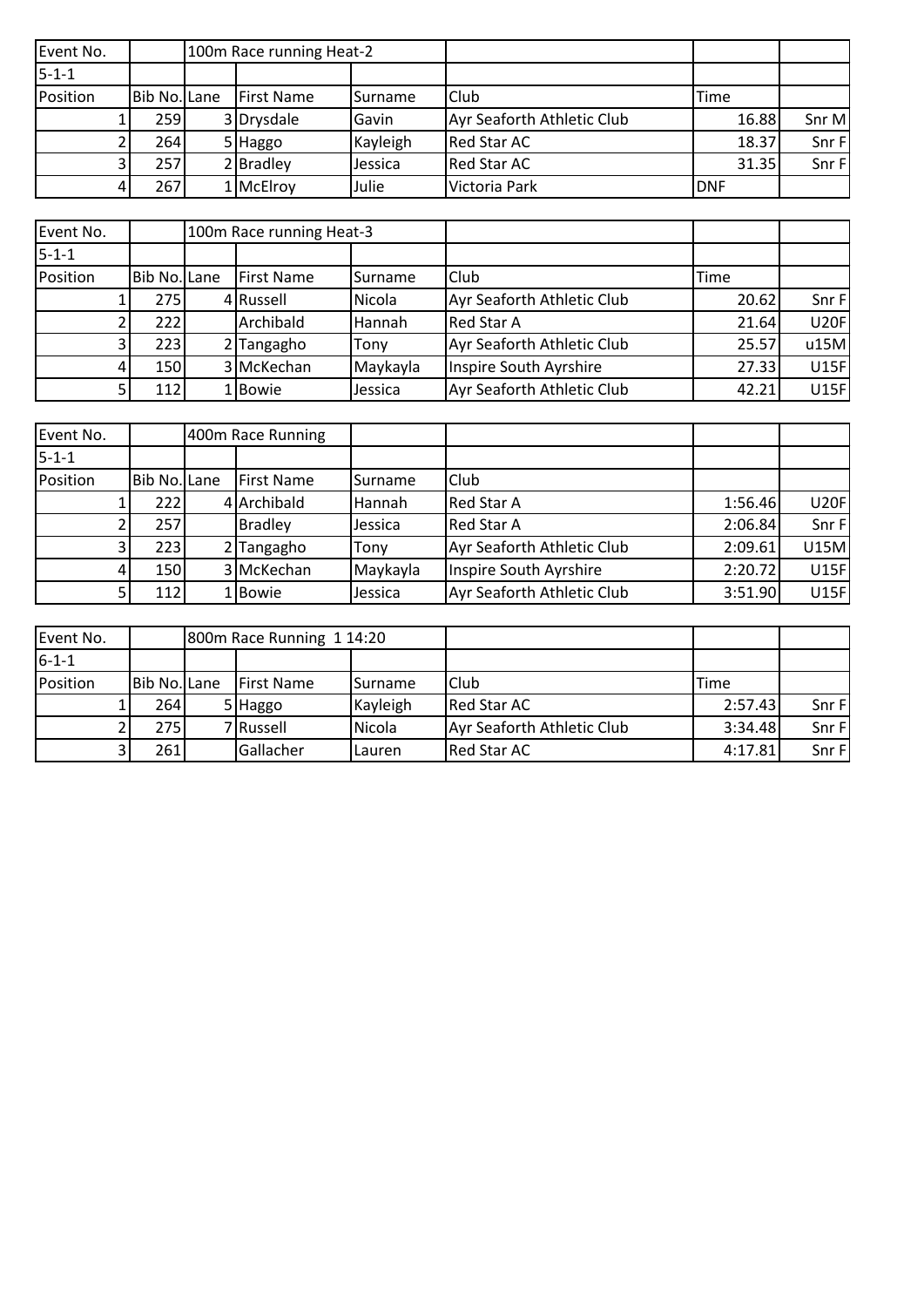## **Event High Jump Pool 1**

| Pos | <b>Vest</b> | <b>Name</b>        | Club                        | Cat         | Ht   |
|-----|-------------|--------------------|-----------------------------|-------------|------|
|     |             | 159 Evan Papworth  | Victoria Park CoG           | <b>U15B</b> | 1.43 |
|     |             | 114 Jaymee Brown   | North Ayrshire AC           | <b>U15F</b> | 1.31 |
| ,   |             | 128 James Gaskin   | Kilmarnock Harriers         | <b>U15B</b> | 1.31 |
| 4   |             | 99 Emily Shearer   | Victoria Park CoG           | U13G        | 1.26 |
|     |             | 63 Ricco Begnor    | <b>Ayr Seaforth</b>         | U13B        | 1.26 |
| 6   |             | 287 Murray Graham  | <b>Shettleston Harriers</b> | U13B        | 1.16 |
|     |             | 58 Oliver Anderson |                             | <b>U13B</b> | 1.16 |
| 8   |             | 88 Cara Monachello | <b>Kilmarnock Harriers</b>  | <b>U13F</b> | 1.16 |

## **Event High Jump - Pool 2**

| Pos | <b>Vest</b> | <b>Name</b>         | Club                       | Cat         | Ht   |
|-----|-------------|---------------------|----------------------------|-------------|------|
|     |             | 286 Ryan Davie      | Giffnock North             | U17M        | 1.67 |
|     |             | 188 Branden Dunlop  | Victoria Park CoG          | U17M        | 1.62 |
| 3   |             | 263 Carson Graham   | Shettleston                | Snr M       | 1.57 |
| 4   |             | 290 Innes McNicol   | <b>Kilmarnock Harriers</b> | <b>U15B</b> | 1.52 |
| 5   |             | 292 Laura Mitchell  | <b>Kilmarnock Harriers</b> | <b>U17F</b> | 1.52 |
| 6   |             | 156 Ross Mitchell   | <b>Kilmarnock Harriers</b> | <b>U15B</b> | 1.47 |
|     |             | 142 Maisie Ling     | Giffnock North             | <b>U15G</b> | 1.42 |
| 8   |             | 289 Catriona McLean | <b>Ayr Seaforth</b>        | <b>U20F</b> | 1.37 |
| 9   |             | 179 Abbie Cairns    | <b>Ayr Seaforth</b>        | <b>U17F</b> | 1.37 |

**Event Javelin - U17/U20**

| <b>Pos</b> | Vest | <b>Name</b>         | Club                | Cat         | <b>Dist</b> |
|------------|------|---------------------|---------------------|-------------|-------------|
|            |      | 187 Brayden Dean    | Kilmarnock Harriers | <b>U17M</b> | 37.07       |
|            |      | 229 Brooke Dunlop   | Kilmarnock Harriers | <b>U20F</b> | 29.61       |
| 3          |      | 250 Lewis Vick      | North Ayrshire      | <b>U20M</b> | 29.25       |
| 4          |      | 301 Isla Raeburn    | Kilmarnock Harriers | <b>U20F</b> | 24.32       |
|            |      | 192 Dylan Gee       | North Ayrshire      | U17M        | 13.29       |
| 6          |      | 297 Imogen Nicolson | North Ayrshire      | <b>U17F</b> | 12.14       |
|            |      | 180 Evie Cameron    | Giffnock North      | <b>U17F</b> | 11.79       |
| 8          |      | 135 Evelyn Henson   | Ayr Seaforth        | <b>U17F</b> | 11.65       |

**Event Javelin : U15**

| <b>Pos</b> | Vest | <b>Name</b>          | Club                | Cat         | <b>Dist</b> |
|------------|------|----------------------|---------------------|-------------|-------------|
|            |      | 149 Cameron McGarey  | Kilmarnock Harriers | <b>U15B</b> | 26.02       |
|            |      | 119 James Clark      | Victoria Park       | <b>U15B</b> | 25.41       |
|            |      | 291 Rhian Mitchell   | Kilmarnock Harriers | <b>U15B</b> | 20.24       |
| 4          |      | 148 Hannah McDermott | Victoria Park       | <b>U15G</b> | 18.53       |
|            |      | 230 Emily Happell    | Victoria Park       | <b>U20F</b> | 16.84       |
| 6          |      | 290 Innes McNicol    | Kilmarnock Harriers | <b>U15B</b> | 14.51       |
|            |      | 305 Fraser Quate     | <b>Ayr Seaforth</b> | <b>U15B</b> | 14.32       |
| 8          |      | 146 Lexie Martin     | Giffnock North      | <b>U15G</b> | 9.32        |

| Event | <b>Javelin</b> |                    | U13 B/G             |             |             |
|-------|----------------|--------------------|---------------------|-------------|-------------|
| Pos   | Vest           | <b>Name</b>        | Club                | Cat         | <b>Dist</b> |
|       |                | 82 Lachlan McNicol | Kilmarnock Harriers | <b>U13B</b> | 13.63       |
| 2     |                | 101 Aimee Thomson  | Kilmarnock Harriers | <b>U13G</b> | 8.57        |
| 3     |                | 94 Agnes Press     | Kilmarnock Harriers | U13G        | 8.47        |
| 4     |                | 56 Emmy Adam       | North Ayrshire      | <b>U13G</b> | 8.25        |
| 5     |                | 77 Isla McIlwraith | North Ayrshire      | U13G        | 7.07        |
| 6     |                | 79 Ella McMillan   | North Ayrshire      | U13G        | 6.50        |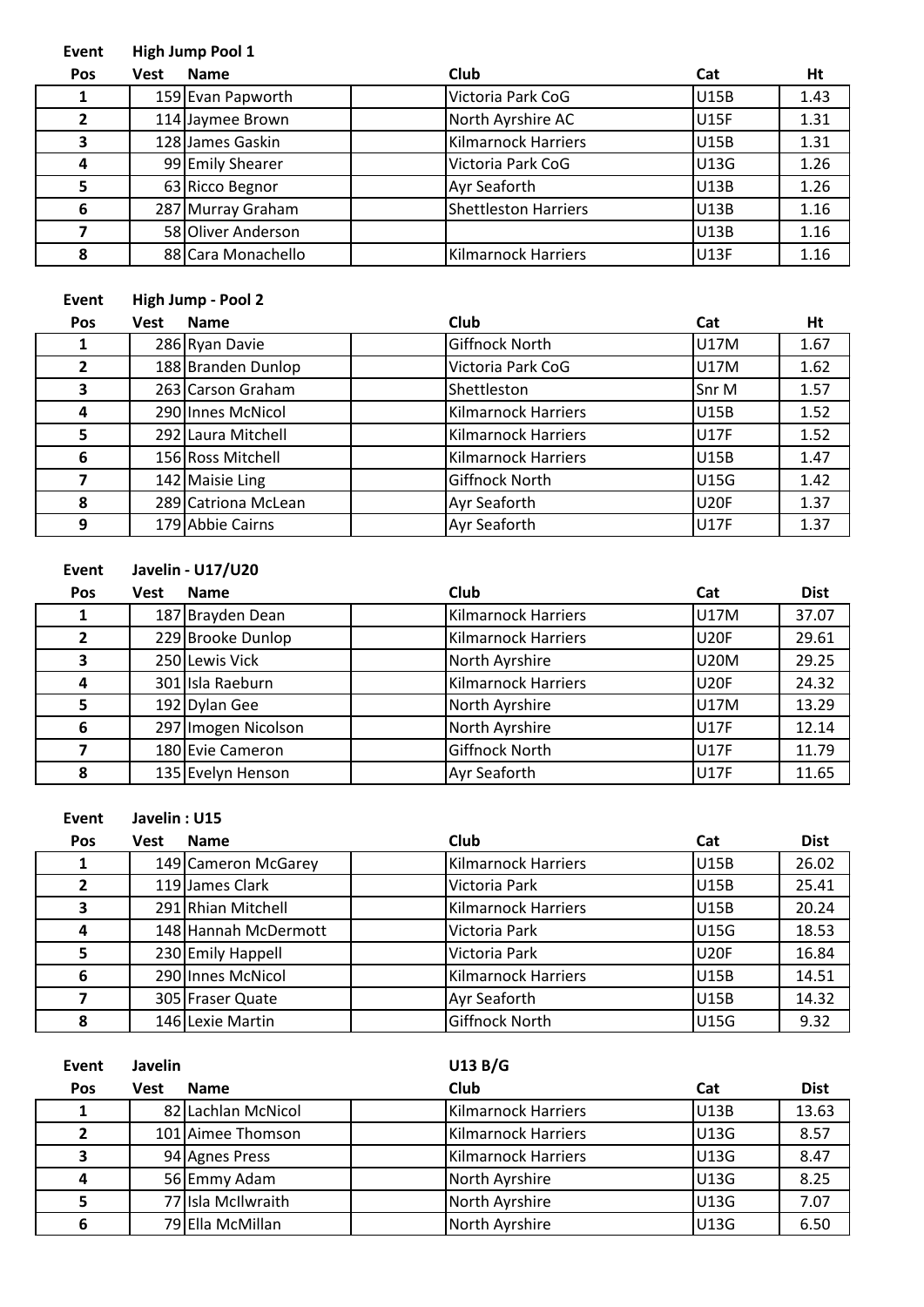## **Event Long Jump - Pool 1**

| Pos | <b>Vest</b> | <b>Name</b>          | Club                        | Cat         | <b>Dist</b> |
|-----|-------------|----------------------|-----------------------------|-------------|-------------|
| 1   |             | 263 Carson Graham    | <b>Shettleston Harriers</b> | <b>U40M</b> | 5.79        |
| 2   |             | 187 Brayden Dean     | <b>Kilmarnock Harriers</b>  | U17M        | 5.54        |
| 3   |             | 188 Brandon Dunlop   | Victoria Park CoG           | U17         | 5.47        |
| 4   |             | 225 Rachel Callan    | Giffnock North AC           | <b>U20F</b> | 5.32        |
| 5   |             | 193 Jenna Hilditch   |                             | U17F        | 5.25        |
| 6   |             | 289 Zak Lindsay      | East Kilbride               | U17M        | 5.04        |
| 7   |             | 250 Lewis Vick       | North Ayrshire AC           | <b>U20M</b> | 4.85        |
| 8   |             | 148 Hannah McDermott | Victoria Park CoG           | <b>U15F</b> | 4.79        |
| 9   |             | 301 Isla Raeburn     | <b>Kilmarnock Harriers</b>  | <b>U20F</b> | 4.62        |
| 10  |             | 212 Kate Seenan      | Giffnock North AC           | U17F        | 4.48        |
| 11  |             | 62 Lola Barrett      | <b>Kilmarnock Harriers</b>  | U13F        | 4.44        |
| 12  |             | 114 Jaymee Brown     | North Ayrshire AC           | <b>U15F</b> | 4.25        |
| 13  |             | 290 Innes McNicol    | <b>Kilmarnock Harriers</b>  | U15M        | 4.18        |
| 14  |             | 120 Naideen Dailly   | North Ayrshire AC           | <b>U15F</b> | 4.02        |
| 15  |             | 279 Abigail Thomson  | Giffnock North AC           | <b>U40F</b> | 3.86        |
| 16  |             | 66 Eilidh Cooke      | <b>Kilmarnock Harriers</b>  | U13F        | 3.83        |
| 17  |             | 213 Megan Sloan      | Ayr Seaforth                | <b>U17F</b> | 3.67        |
| 18  |             | 247 Lucy Stanley     | Ayr Seaforth                | <b>U20F</b> | 3.52        |

| <b>Event</b>            | Long Jump - Pool 2 |                         |                            |             |             |  |
|-------------------------|--------------------|-------------------------|----------------------------|-------------|-------------|--|
| Pos                     | <b>Vest</b>        | <b>Name</b>             | <b>Club</b>                | Cat         | <b>Dist</b> |  |
| $\mathbf{1}$            |                    | 155 Ava Mitchell        | Victoria Park CoG          | <b>U15F</b> | 4.45        |  |
| $\overline{2}$          |                    | 134 Finlay Hall         | Victoria Park CoG          | <b>U15B</b> | 4.45        |  |
| 3                       |                    | 139 Abbey Kennedy       | <b>Kilmarnock Harriers</b> | <b>U15G</b> | 4.29        |  |
| 4                       |                    | 159 Evan Papworth       | Victoria Park CoG          | <b>U15B</b> | 3.80        |  |
| 5                       |                    | 180 Evie Cameron        | Giffnock North AC          | <b>U17W</b> | 3.78        |  |
| 6                       |                    | 300 Beth Gladston       | <b>Kilmarnock Harriers</b> | <b>U13F</b> | 3.78        |  |
| $\overline{\mathbf{z}}$ |                    | 130 Alice Goldie        | North Ayrshire AC          | <b>U15F</b> | 3.77        |  |
| 8                       |                    | 158 India Nicolson      |                            | <b>U15F</b> | 3.71        |  |
| $\overline{9}$          |                    | 129 Breya Gibson        | <b>Kilmarnock Harriers</b> | <b>U15F</b> | 3.66        |  |
| 10                      |                    | 85 Isla Miller          | Kilbarchan AC              | <b>U13F</b> | 3.62        |  |
| 11                      |                    | 81 Bethany McNeil       | Giffnock North AC          | <b>U13F</b> | 3.46        |  |
| 12                      |                    | 97 Carrie Robertson     | <b>Kilmarnock Harriers</b> | <b>U13F</b> | 3.43        |  |
| 13                      |                    | 69 Lola Finnigan        | North Ayrshire AC          | <b>U13F</b> | 3.28        |  |
| 14                      |                    | 145 Lucan Marshall-Watt | Ayr Seaforth               | <b>U15M</b> | 2.96        |  |
| 15                      |                    | 72 Ethan Gordon         | <b>Kilmarnock Harriers</b> | <b>U13B</b> | 2.95        |  |
| 16                      |                    | 89 Logan Muir           | <b>Kilmarnock Harriers</b> | <b>U13B</b> | 2.91        |  |
| 17                      |                    | 68 Emy Finnigan         | North Ayrshire AC          | <b>U13F</b> | 2.86        |  |
| 18                      |                    | 92 Callum O'Neil        | <b>Kilmarnock Harriers</b> | <b>U13B</b> | 2.81        |  |
| 19                      |                    | 82 Lachlan McNicol      | <b>Kilmarnock Harriers</b> | <b>U13B</b> | 2.74        |  |
| 20                      |                    | 56 Emmy Adam            | North Ayrshire AC          | U13G        | 2.72        |  |
| 21                      |                    | 57 Ellie Alexander      | <b>Kilmarnock Harriers</b> | U13G        | 2.69        |  |
| 22                      |                    | 70 Olivia Fisher        | North Ayrshire AC          | U13F        | 2.63        |  |
| 23                      |                    | 59 Amy Munro            | Giffnock North AC          | <b>U13F</b> | 2.61        |  |
| 24                      |                    | 83 Rebecca McNulty      | <b>Kilmarnock Harriers</b> | U13F        | 2.58        |  |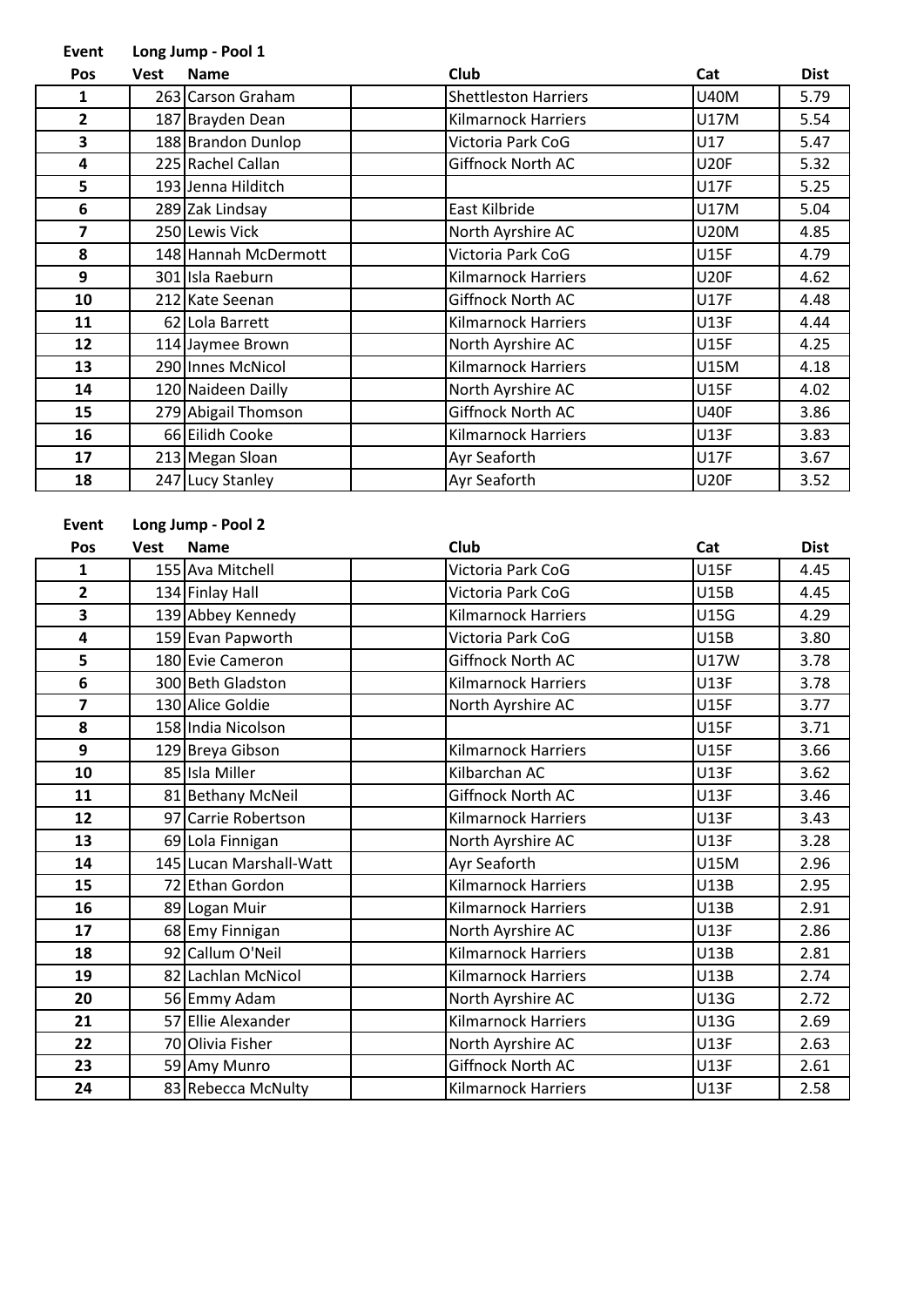| Event        | Long Jump   |                           |                            | U11Boys     |             |  |  |
|--------------|-------------|---------------------------|----------------------------|-------------|-------------|--|--|
| <b>Pos</b>   | <b>Name</b> |                           | Club                       | Cat         | <b>Dist</b> |  |  |
| 1            |             | <b>30 Cory McConville</b> | <b>Giffnock North AC</b>   | <b>U13B</b> | 3.62        |  |  |
| $\mathbf{2}$ |             | 18 Finlay Hamilton        | <b>Giffnock North AC</b>   | <b>U11B</b> | 3.31        |  |  |
| 3            |             | 38 Bryn Papworth          | Victoria Park CoG          | U11B        | 3.18        |  |  |
| 4            |             | 49 Lewis Sinclair         | Kilmarnock Harriers        | U11B        | 3.03        |  |  |
| 5            |             | 20 Zac Hollyman           | <b>Giffnock North AC</b>   | U11B        | 3.01        |  |  |
| 6            |             | 13 Callum Cooke           | <b>Kilmarnock Harriers</b> | U11B        | 2.97        |  |  |
| 7            |             | 288 Theo Lewis            | Giffnock North AC          | <b>U11B</b> | 2.87        |  |  |
| 8            |             | 55 Leo Wilson             | Victoria Park CoG          | <b>U11B</b> | 2.81        |  |  |
| 9            |             | 12 Daniel Clark           | <b>Kilmarnock Harriers</b> | <b>U11B</b> | 2.47        |  |  |
| 10           |             | 36 Ben Naismith           | East Kilbride              | U11B        | 2.44        |  |  |
| 11           |             | 22 Fraser Lees            | Ayr Seaforth               | U11B        | 2.36        |  |  |
| 12           |             | 17 Ben Hall               | Ayr Seaforth               | <b>U11B</b> | 2.29        |  |  |
| 13           |             | 40 Sandy Pettigrew        | Giffnock North AC          | <b>U11B</b> | 2.15        |  |  |
| 14           |             | 28 Riley Marshall-Watt    | Ayr Seaforth               | U11B        | 1.99        |  |  |
| 15           |             | 32 Ruari McGowan          | <b>Giffnock North AC</b>   | <b>U11B</b> | 1.92        |  |  |

| Event      | Long Jump   |                         |                            | U11Girls    |             |  |  |
|------------|-------------|-------------------------|----------------------------|-------------|-------------|--|--|
| <b>Pos</b> | <b>Vest</b> | <b>Name</b>             | Club                       | Cat         | <b>Dist</b> |  |  |
| 1          |             | 43 Erica Ross           | <b>Giffnock North AC</b>   | <b>U11G</b> | 3.29        |  |  |
| 2          |             | 41 Isla Preston         | North Ayrshire AC          | <b>U11G</b> | 3.25        |  |  |
| 3          |             | 16 Megan Haggarty       | <b>Kilmarnock Harriers</b> | U11G        | 2.87        |  |  |
| 4          |             | 35 Eilidh Mitchell      | <b>Kilmarnock Harriers</b> | U11G        | 2.78        |  |  |
| 5          |             | 9 Caitlin Cameron-Laing | Victoria Park CoG          | <b>U11G</b> | 2.76        |  |  |
| 6          |             | 2 Lucia Bankhead        | Victoria Park CoG          | <b>U11G</b> | 2.68        |  |  |
| 7          |             | 14 Lacy Dailly          | North Ayrshire AC          | <b>U11G</b> | 2.68        |  |  |
| 8          |             | 24 Erin Lough           | <b>Giffnock North AC</b>   | <b>U11G</b> | 2.68        |  |  |
| 9          |             | 10 Lola Carter          | <b>Kilmarnock Harriers</b> | U11G        | 2.53        |  |  |
| 10         |             | 48 Chloe Simpson        | <b>Giffnock North AC</b>   | U11G        | 2.46        |  |  |
| 11         |             | 29 Lotty Martin         | <b>Giffnock North AC</b>   | U11G        | 2.45        |  |  |
| 12         |             | 6 Lorena Brennan        | North Ayrshire AC          | <b>U11G</b> | 2.35        |  |  |

| Event | <b>Shot Putt</b> |                    |                            | U11 Boys    |             |  |  |
|-------|------------------|--------------------|----------------------------|-------------|-------------|--|--|
| Pos   | Vest             | <b>Name</b>        | Club                       | Cat         | <b>Dist</b> |  |  |
|       |                  | 15 Logan Gemmell   | <b>Kilmarnock Harriers</b> | U11B        | 4.52        |  |  |
| 2     |                  | 38 Bryn Papworth   | Victoria Park CoG          | <b>U11B</b> | 4.50        |  |  |
| 3     |                  | 17 Ben Hall        | <b>Ayr Seaforth</b>        | <b>U11B</b> | 4.14        |  |  |
| 4     |                  | 42 Louie Roberts   | North Ayrshire AC          | U11B        | 4.00        |  |  |
| 5     |                  | 40 Sandy Pettigrew | Giffnock North             | <b>U11B</b> | 3.95        |  |  |
| 6     |                  | 32 Ruari McGowan   | <b>Giffnock North</b>      | <b>U11B</b> | 3.63        |  |  |
|       |                  | 34 Fraser McIntyre | Victoria Park CoG          | U11B        | 3.35        |  |  |

| Event      | <b>Shot Putt</b> |                   |                          | <b>U11 Girls</b> |             |  |  |
|------------|------------------|-------------------|--------------------------|------------------|-------------|--|--|
| <b>Pos</b> | Vest             | <b>Name</b>       | Club                     | Cat              | <b>Dist</b> |  |  |
|            |                  | 20 Zoe Hollyman   | <b>Giffnock North AC</b> | U11G             | 4.36        |  |  |
|            |                  | 44 Holly Rowlands | Victoria Park CoG        | <b>U11G</b>      | 3.91        |  |  |
| 3          |                  | 29 Lotty Martin   | <b>Giffnock North AC</b> | <b>U11G</b>      | 3.42        |  |  |
| 4          |                  | 10 Lola Carter    | Kilmarnock Harriers      | <b>U11G</b>      | 2.63        |  |  |